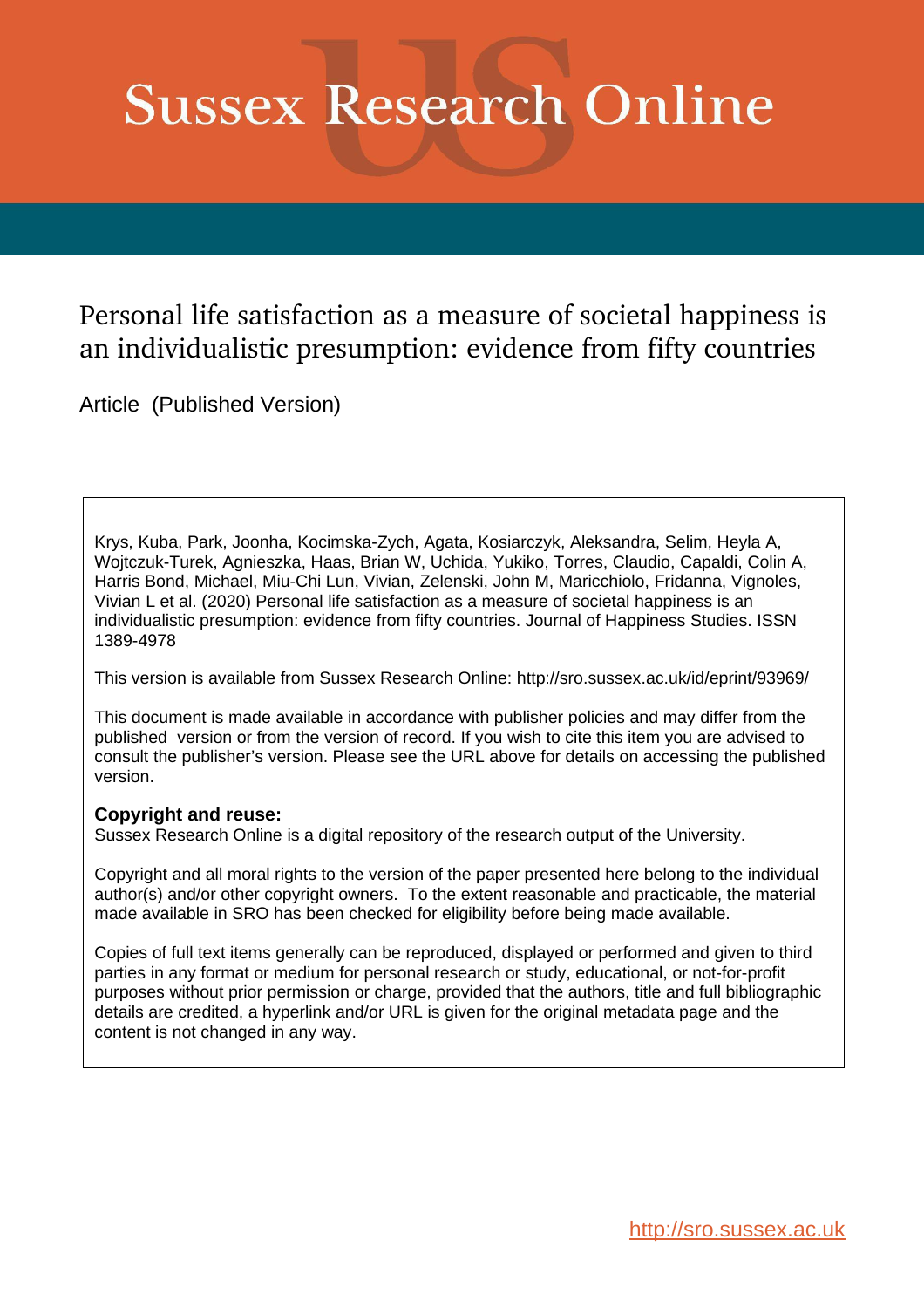**RESEARCH PAPER**



# **Personal Life Satisfaction as a Measure of Societal Happiness is an Individualistic Presumption: Evidence from Fifty Countries**

**Kuba Krys, et al.** *[full author details at the end of the article]*

Accepted: 4 September 2020 © The Author(s) 2020

#### **Abstract**

Numerous studies document that societal happiness is correlated with individualism, but the nature of this phenomenon remains understudied. In the current paper, we address this gap and test the reasoning that individualism correlates with societal happiness because the most common measure of societal happiness (i.e., country-level aggregates of personal life satisfaction) is individualism-themed. With the data collected from 13,009 participants across ffty countries, we compare associations of four types of happiness (out of which three are more collectivism-themed than personal life satisfaction) with two diferent measures of individualism. We replicated previous fndings by demonstrating that societal happiness measured as country-level aggregate of personal life satisfaction is correlated with individualism. Importantly though, we also found that the country-level aggregates of the collectivism-themed measures of happiness do not tend to be signifcantly correlated with individualism. Implications for happiness studies and for policy makers are signaled.

**Keywords** Family happiness · Interdependent happiness · Life satisfaction · Selfconstruals · Individualism · Collectivism · Well-being · Culture

# **1 Introduction**

Many studies have demonstrated that societal happiness, measured as country-level average of personal life satisfaction, correlates with national levels of individualism (Diener et al. [1995](#page-14-0); Hofstede [2001;](#page-15-0) Krys et al. [2019b;](#page-15-1) Steel et al. [2018](#page-16-0)). However, the nature of this association remains understudied. The purpose of this study is to explore details of this association as proposed by Krys et al.  $(2019c)$  $(2019c)$  $(2019c)$ , viz., that the reason why individualism is associated with societal happiness is that the most common measure of societal happiness (i.e., personal life satisfaction) is individualism-themed. To do so, we measured more collectivism-themed types of happiness (e.g., family interdependent happiness) across ffty countries, and demonstrate that some of these more collectivism-themed types of societal happiness are not predicted by individualism, but by other features of national culture. In

**Electronic supplementary material** The online version of this article [\(https://doi.org/10.1007/s1090](https://doi.org/10.1007/s10902-020-00311-y) [2-020-00311-y\)](https://doi.org/10.1007/s10902-020-00311-y) contains supplementary material, which is available to authorized users.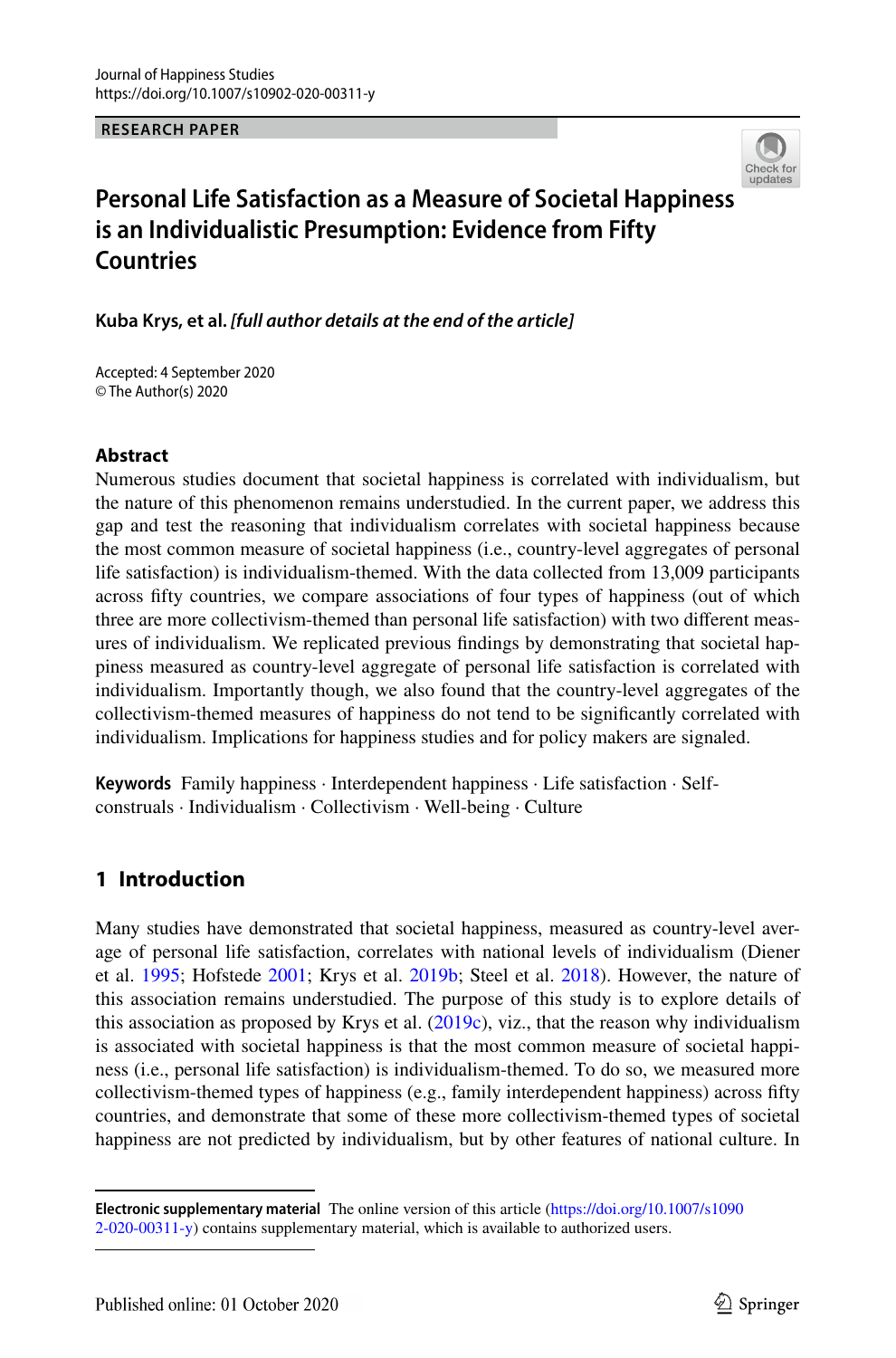doing so, this study extends the current discussion on potential antecedents of societal happiness by showing that individualism is a pathway to one type of happiness only; there are other cultural pathways to other types of happiness.

#### **2 Societal Happiness and Individualism**

Numerous large cross-country studies have documented that societal happiness is predicted by individualism—above and beyond other social, economic and cultural factors characterizing societies (Diener et al. [1995;](#page-14-0) Hofstede [2001;](#page-15-0) Krys et al. [2019b](#page-15-1); Kuppens et al. [2008](#page-15-3); Jasielska et al. [2018](#page-15-4)). These consistent fndings led Oyserman et al. ([2002\)](#page-15-5) to conclude that "individualism may increase well-being" (p.42). More recently Krys et al. ([2019b](#page-15-1)) described the mechanism that may be responsible for the causality proposed by Oyserman and collaborators. They showed that individualism promotes societal happiness if it adopts the form of *the open society*. Four attitude orientations constituting open society: (1) tolerance, (2) trust, (3) civic engagement, and (4) non-materialism tend to beneft society as a whole, but do not directly and substantially promote individual satisfaction. Individuals endorsing open society attitudes are not considerably more satisfed than prejudiced, suspicious, uninvolved, and materialistic members of the same society, but societies in which open society attitudes are prevalent report greater happiness than closed societies.

Much of the evidence linking individualism with societal happiness (Diener et al. [1995;](#page-14-0) Hofstede [2001;](#page-15-0) Krys et al. [2019b;](#page-15-1) Kuppens et al. [2008](#page-15-3); cf. Steel et al. [2018\)](#page-16-0) is based on country-level averages of personal life satisfaction ratings from a society's members, proposed by Diener et al. ([1985\)](#page-14-1). This kind of fnding begs the question of whether other types of happiness, aggregated to societal level, are also correlated with individualism. In particular, it is important to learn whether the more collectivism-themed types of happiness are associated with societal individualism.

#### **3 Collectivism‑Themed Types of Happiness**

Happiness is not a single-faceted phenomenon. Within and across cultures people conceptualize happiness diferently (Delle Fave et al. [2016;](#page-14-2) Krys et al. [2019a](#page-15-6), [b;](#page-15-1) Kwan et al. [1997;](#page-15-7) Uchida and Kitayama [2009\)](#page-16-1). Life satisfaction (Diener et al. [1985\)](#page-14-1), for instance, originates from the so-called WEIRD academic tradition (Heinrich et al. [2010](#page-14-3)), and became the most popular conceptualization of happiness in psychological research (as of 2020, according to Scopus database, the Diener et al. [1985](#page-14-1) paper has been cited over 10,000 times, which makes it one of the most infuential papers in psychological science). Recent cross-cultural studies of well-being have introduced the concept of interdependent happiness (Hitokoto and Uchida [2015\)](#page-15-8) as a more relationship-oriented view of happiness—emphasizing harmony with others, quiescence, and ordinariness. Interdependent happiness is supposed to be a prioritized goal for Confucian Asian cultural systems in particular, but in general is theorized to be pursued by people in other forms of collectivistic cultures as well (Mathews and Izquierdo [2008](#page-15-9)). Life satisfaction and interdependent happiness are partly overlapping (Krys et al.  $2019c$ )—all types of happiness probably share a common core, but emphasize diferent aspects of happiness: interdependent happiness is more relationship-oriented and life satisfaction tends to be more achievement-oriented. Indeed, Uchida and Ogihara's ([2012\)](#page-16-2) early review of literatures on cultural construals of happiness suggested that the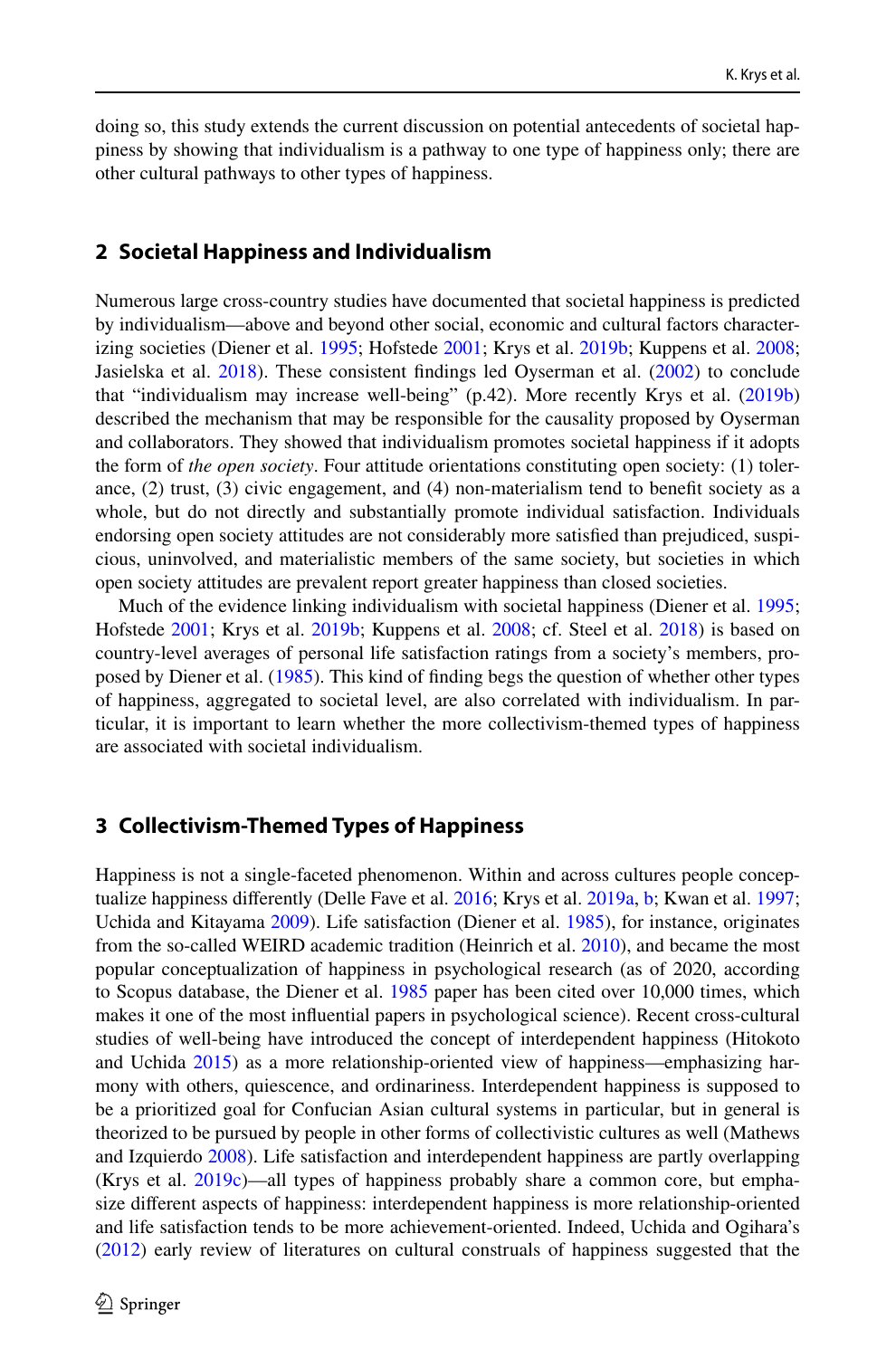common measures of happiness (e.g., Diener et al.'s life satisfaction) are based on European-American ideas of happiness that focus on personal achievement and attainment, which are less emphasized in collectivistic cultures (Lu and Gilmour [2006;](#page-15-10) Oishi [2010\)](#page-15-11).

Another step towards understanding collectivism-themed types of happiness was made by Krys and collaborators ([2019a](#page-15-6), [c](#page-15-2)). Krys and his collaborators have reported that the "basic unit of survival" diferentiates individualism from collectivism—for individualism, it is individual person; in collectivism, it is a group (Hui and Triandis [1986](#page-15-12)). Thus, they proposed that one of the reasons why country-level aggregates of happiness appear to be correlated with cultural individualism is the fact that common measures of happiness focus on the individual person, the typical target of interest in research conducted in individualistic cultures (Sampson [1981](#page-15-13)). In order to lend initial support to their thesis, Krys et al. ([2019c](#page-15-2)) carried out a study across twelve countries and found that *family* interdependent happiness is not signifcantly associated with individualistic cultures. Family interdependent happiness refers to the collective happiness of one's family and the extent to which one's family is in harmony with other families and groups in one's community. Whereas interdependent happiness makes individuals the central evaluators of happiness of themselves and those around them, in family interdependent happiness families' happiness is the target of interest. In the current paper we expand the Krys et al. ([2019c\)](#page-15-2) study to ffty countries.

From the outset, it is important to note the distinction between moderating roles of culture on people's life evaluation as suggested in the literature and measurement issues the current study raises a question about. A previous study showed that people from collectivistic cultures are more infuenced by social norms when evaluating their personal life satisfaction than those from individualistic cultures (Suh et al. [1998\)](#page-16-3). On the other hand, our study focuses on a more basic matter about the way measures are constructed (i.e., where the items focus when asking individuals about their life).

#### **4 Reasoning Behind the Present Study**

In the current study we test whether the association between happiness and individualism generalizes from personal life satisfaction to more collectivism-themed types of happi-ness. As with Krys et al. ([2019c\)](#page-15-2), we analyze four different types of happiness (see Fig. [1](#page-4-0)) emerging from combining two concepts of happiness (life satisfaction vs. interdependent happiness) with two targets of happiness (personal happiness vs. family happiness). This approach provides the opportunity to compare individualism-themed happiness (i.e., personal life satisfaction) with collectivism-themed happiness (e.g., interdependent happiness of family).

As with Krys et al. [\(2019c\)](#page-15-2), we used the country-level aggregates of self-construals as a diferentiated measure of individualistic-collectivistic cultural context. Self-construal theory (Markus and Kitayama [1991](#page-15-14)) proposed that culture-level phenomenon of individualism and collectivism can be "translated" into individual-level phenomenon of independent and interdependent self-construals, respectively. Measures of independent versus interdependent self-construals and individualism versus collectivism have often been treated as inter-changeable (e.g., Effron et al. [2018](#page-14-4); Oyserman et al. [2002](#page-15-5)). Accordingly, Krys, Zelenski and collaborators relied on Singelis' ([1994\)](#page-16-4) scale to measure independent and interdependent self-construals, but here we turned to the more diferentiated scale of self-construals proposed by Vignoles et al. [\(2016](#page-16-5)).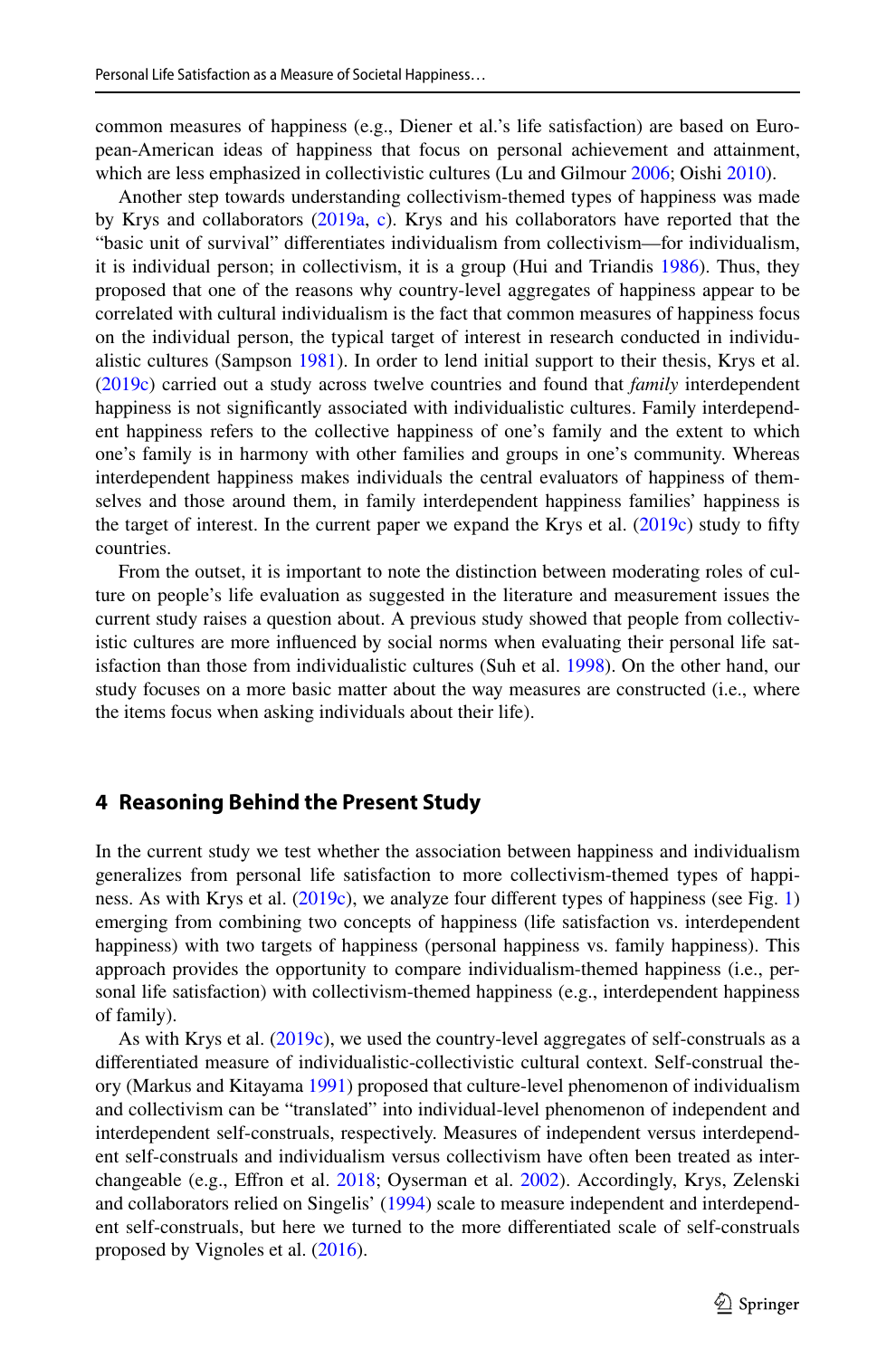

<span id="page-4-0"></span>**Fig. 1** Four types of happiness (and in brackets their measures). The vertical axis diferentiates the subject of happiness (an individual person vs. a family). The horizontal axis diferentiates the concept of happiness (life satisfaction vs. interdependent happiness)

Vignoles et al. [\(2016](#page-16-5)) distinguished seven domains of self-construals that were previously confounded within commonly used measures of independence and interdependence, such as Singelis' [\(1994](#page-16-4)) scale. According to the fndings of Vignoles and collaborators, selves may be construed in terms of distinguishing the self (i.e., diference vs. similarity), experiencing the self (i.e., self-containment vs. connection to others), making decisions (i.e., self-direction vs. receptiveness to infuence), looking after oneself (i.e., self-reliance vs. dependence on others), moving between contexts (i.e., consistency vs. variability), communicating with others (i.e., self-expression vs. harmony), or dealing with conficting interests (i.e., self-interest vs. commitment to others). Recently, Vignoles (personal communication) proposed to add another aspect of defning the self: importance of context (i.e., decontextualized vs. contextualized self). Thus, in our study we check how each of these eight dimensions of self-construal—seven from Vignoles et al. ([2016\)](#page-16-5) original study and one additional recently proposed by Vignoles—correlates with each of four types of happiness.

After the launch of data collection, we learned that country-level aggregates of self-construals are not proxies of individualism-collectivism. Self-construal theory was built on the comparison of Confucian collectivism with North-American and Western-European individualism, and was commonly assumed to be valid for all types of collectivism. However, empirical evidence for self-construal theory hardly reaches beyond the two cultural macrogroups of this theory's origin. In contrast, several large cross-cultural comparisons have documented that Latin Americans—members of template collectivistic cultures—describe their selfhoods as predominantly independent (Church et al. [2012;](#page-14-5) Krys et al. [2019c;](#page-15-2) Vignoles et al. [2016](#page-16-5)). This fnding can be explained based on several diferent cultural characteristics [e.g., cultures of honor (Nisbett and Cohen [1996](#page-15-15)), endorsement of the maxi-mization principle (Hornsey et al. [2018\)](#page-16-6), or relational mobility (Thomson et al. 2018)]. Thus, in order to avoid potential pitfalls arising from inadequacy of using self-construals as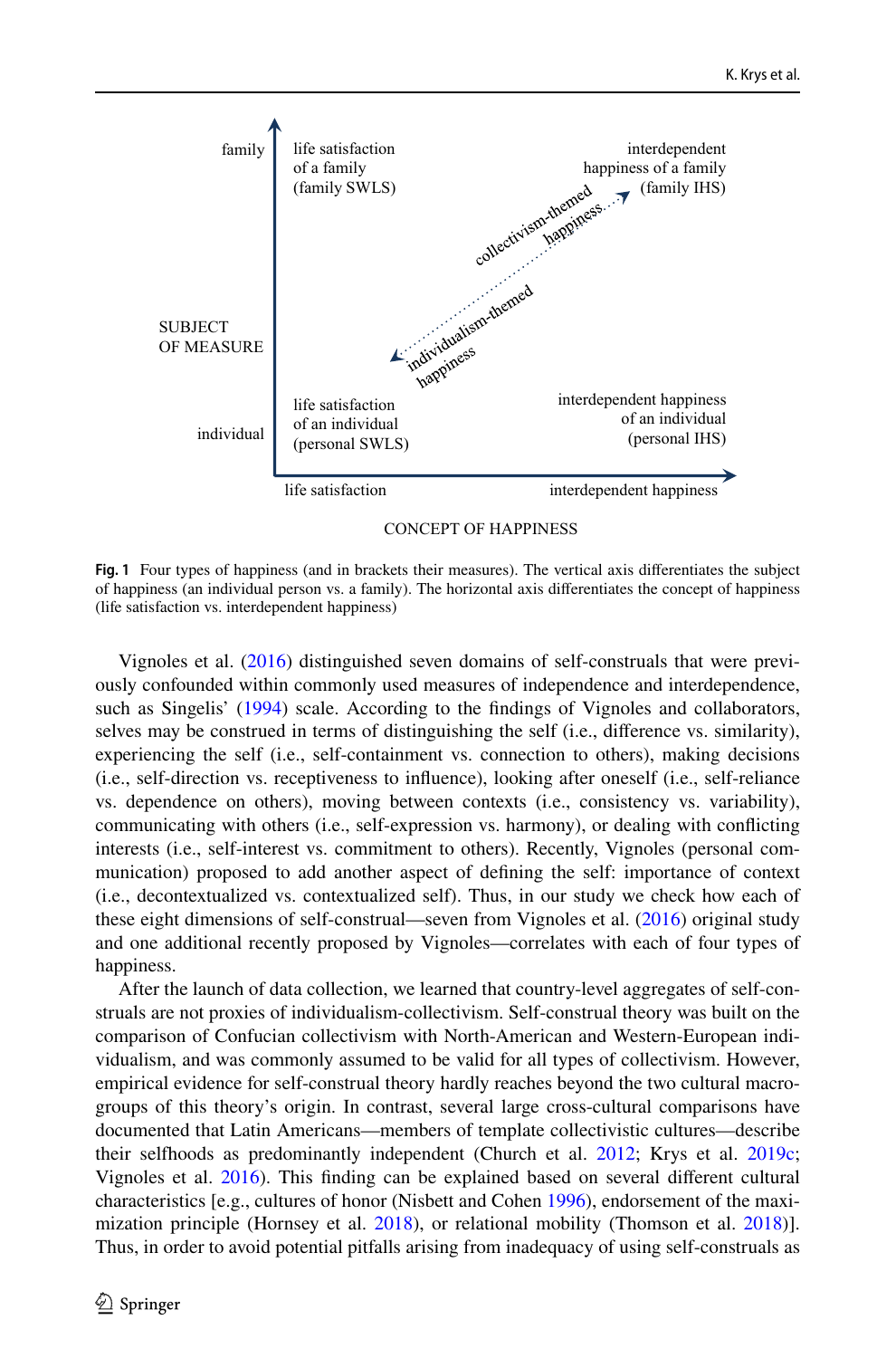a proxy of individualism-collectivism, in the present study we also included external measures of individualism-collectivism (Hofstede [2001](#page-15-0); Minkov et al. [2017;](#page-15-17) Schwartz [2008](#page-16-7)).

Thus, the current study aimed to replicate and extend the results provided by Krys et al. ([2019c](#page-15-2)). The substantial improvement in comparison to the original Krys, Zelenski et al. study comes from the increased complexity of the study presented here. First, we covered ffty countries, whereas Krys, Zelenski et al. collected data across twelve countries 'only'. The large number of countries in the current study lessens the impact of potential bias arising from the limited number of countries in the previous research; the current analyses are based on completely new data as compared to Krys, Zelenski et al. original study, although all 12 countries from the original study were also covered by the current research project. Second, to study self-construals we employed a measure of high psychometric quality, providing a much more fne-grained picture on self-construals than the original Krys, Zelenski et al. study (i.e., Vignoles et al. vs. Singelis self-construal scales, respectively). Thus, with the current study, several important doubts arising from the original Krys, Zelenski et al. research may be resolved, and their conclusions, if confrmed, may be strengthened.

#### **5 Method**

The current study, was part of a larger cross-cultural investigation of the cultural factors related to happiness<sup>1</sup> (e.g., societal emotional environment, family happiness, and the valuation of diferent types of happiness). In the current paper, we focus on levels of four types of happiness and on eight dimensions of self-construal.

#### **5.1 Participants and Countries**

At the time of writing, our data set contained 13,009 participants from 50 countries: Argentina, Austria, Australia, Brazil, Bhutan, Bulgaria, Canada, Chile, China, Colombia, Croatia, Czech Republic, El Salvador, Estonia, France, Georgia, Germany, Ghana, Greece, Guatemala, Hong Kong, Hungary, Iceland, Indonesia, Iran, Ireland, Italy, Japan, Korea, Lithuania, Luxembourg, Malaysia, Mexico, the Netherlands, Nigeria, Norway, Pakistan, Poland, Portugal, Romania, Russia, Saudi Arabia, Serbia, Slovakia, Switzerland, Taiwan, Turkey, UK, Ukraine, and USA.

We aimed to recruit 200 individuals in each country. Some authors, however, collected more and others collected fewer. Overall, 59.6% of participants identifed as female, 39.3% as male, 0.4% as other, and 0.7% left the question about gender blank; the mean age of participants was 25.18 years (*SD*=9.51). We mainly collected samples of post-secondary students, but some authors managed to complement their student sample with a general population sample. Supplementary online material contains demographic characteristics by country, means and standard deviations of analyzed variables, as well as items and reliabilities of the scales used in this study.

<span id="page-5-0"></span> $<sup>1</sup>$  The study was approved by the research ethics committee of the Institute of Psychology of the Polish</sup> Academy of Science (approval #7/11/2017). Additionally, in each country where local regulations require separate ERB approval, local teams obtained such approvals.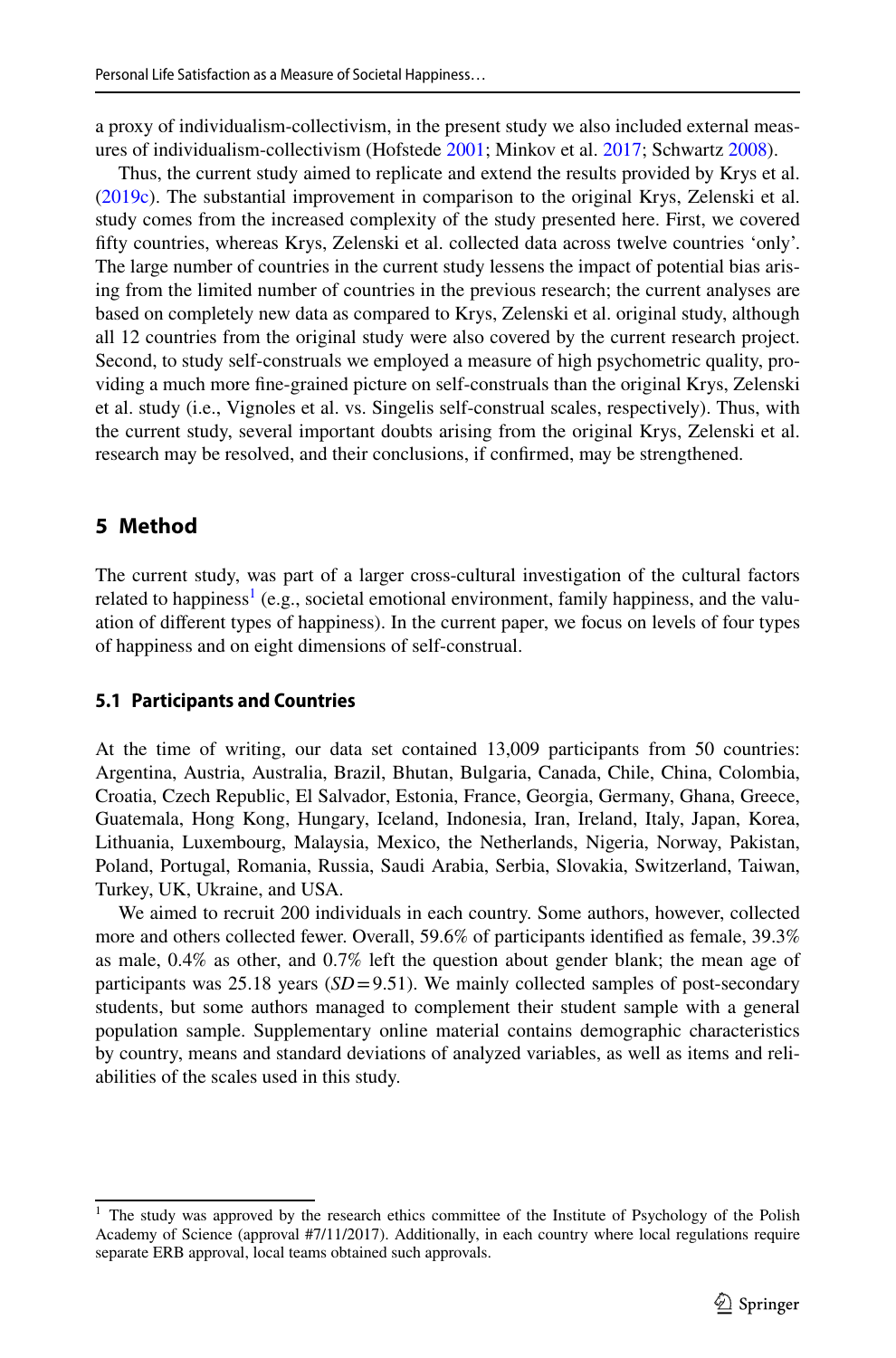#### **5.2 Materials and Procedure**

#### **5.2.1 Levels of Four Types of Happiness: Own Data**

We used the Satisfaction with Life Scale (personal SWLS; 5 items; Diener et al. [1985](#page-14-1); e.g., *You are satisfied with your life*;  $\alpha = 0.85$  for the whole sample, in every country  $\alpha$  > .70) to measure actual personal life satisfaction. The Interdependent Happiness Scale (personal IHS; 9 items; Hitokoto and Uchida [2015](#page-15-8); e.g., *You can do what you want without causing problems for other people*;  $\alpha = 0.87$  for the whole sample, in every country  $\alpha > 0.74$ ) was used to measure the actual personal interdependent happiness. As in Krys and collaborators (Krys et al. [2019a](#page-15-6), [c\)](#page-15-2), we also adapted both measures to assess participants' views of their family's happiness by changing the subject of the personal SWLS and personal IHS measures from the individual to their family (e.g., *Your family is satisfed with its life* for family SWLS;  $\alpha = .90$  for the whole sample, in every country  $\alpha$  > .79, and *As a family you can do what you want without causing problems for other people* for family IHS;  $\alpha$ =.91 for the whole sample, in every country  $\alpha$ >.87). See supplementary online material for a full list of the original and modifed SWLS and IHS items. Following Vignoles et al.'s ([2016\)](#page-16-5) approach, participants rated items of happiness and self-construal scales (see below) on a nine-point Likert-type scale with fve labelled points: 1 (*doesn't describe me at all*), 3 (*describes me a little*), 5 (*describes me moderately*), 7 (*describes me very well*), 9 (*describes me exactly*).

#### **5.2.2 Self‑construals as Markers of Individualistic‑Collectivistic Context: Own Data**

As a proxy of individualism-collectivism, we used the latest upgraded version of the Vignoles et al. [\(2016](#page-16-5)) self-construal scales. Originally, this scale contained seven dimensions: diference vs. similarity (6 items; e.g., *You like being diferent from other people* vs. *You like being similar to other people;*  $\alpha = .76$  for the whole sample, in each country apart from Indonesia<sup>[2](#page-6-0)</sup>  $\alpha$  > .58), self-containment vs. connectedness to others (6 items; e.g., *You would not feel personally insulted if someone insulted a member of your family* vs. *If someone insults a member of your family, you feel as if you have been insulted personally;*   $\alpha$ =.72 for the whole sample, in forty-five countries<sup>2</sup>  $\alpha$  >.60), self-direction vs. receptiveness to infuence (6 items; e.g., *You usually decide on your own actions, rather than follow others' expectations* vs. *You usually do what people expect of you, rather than decide for yourself what to do;*  $\alpha = .76$  *for the whole sample, in every country<sup>2</sup>*  $\alpha$  *> .55), self-reliance* vs. dependence on others (6 items; e.g., *You try to avoid being reliant on others* vs. *Being able to depend on others is very important to you;*  $\alpha = .78$  *for the whole sample, in every* country<sup>2</sup>  $\alpha$  > .53), consistency vs. variability (6 items; e.g., *You behave in a similar way at home and in public vs. You behave differently when you are with different people;*  $\alpha = 0.84$ for the whole sample, in every country<sup>2</sup>  $\alpha$  > .66), self-expression vs. harmony (6 items; e.g., *You like to discuss your own ideas, even if it might sometimes upset the people around you* vs. *You try to adapt to people around you, even if it means hiding your feelings; α*=.76 for

<span id="page-6-0"></span><sup>&</sup>lt;sup>2</sup> In the Indonesian sample, we found problematic reliabilities for every self-construal dimension. Therefore, Indonesian data are excluded from further analysis based on self-construal scales, and also are not covered by further information on reliabilities in the current section (i.e., for each further information on self-construal scale's reliability the text should read "…in each country apart from Indonesia…"). For full set of reliabilities, including those in Indonesia, please see supplementary online material.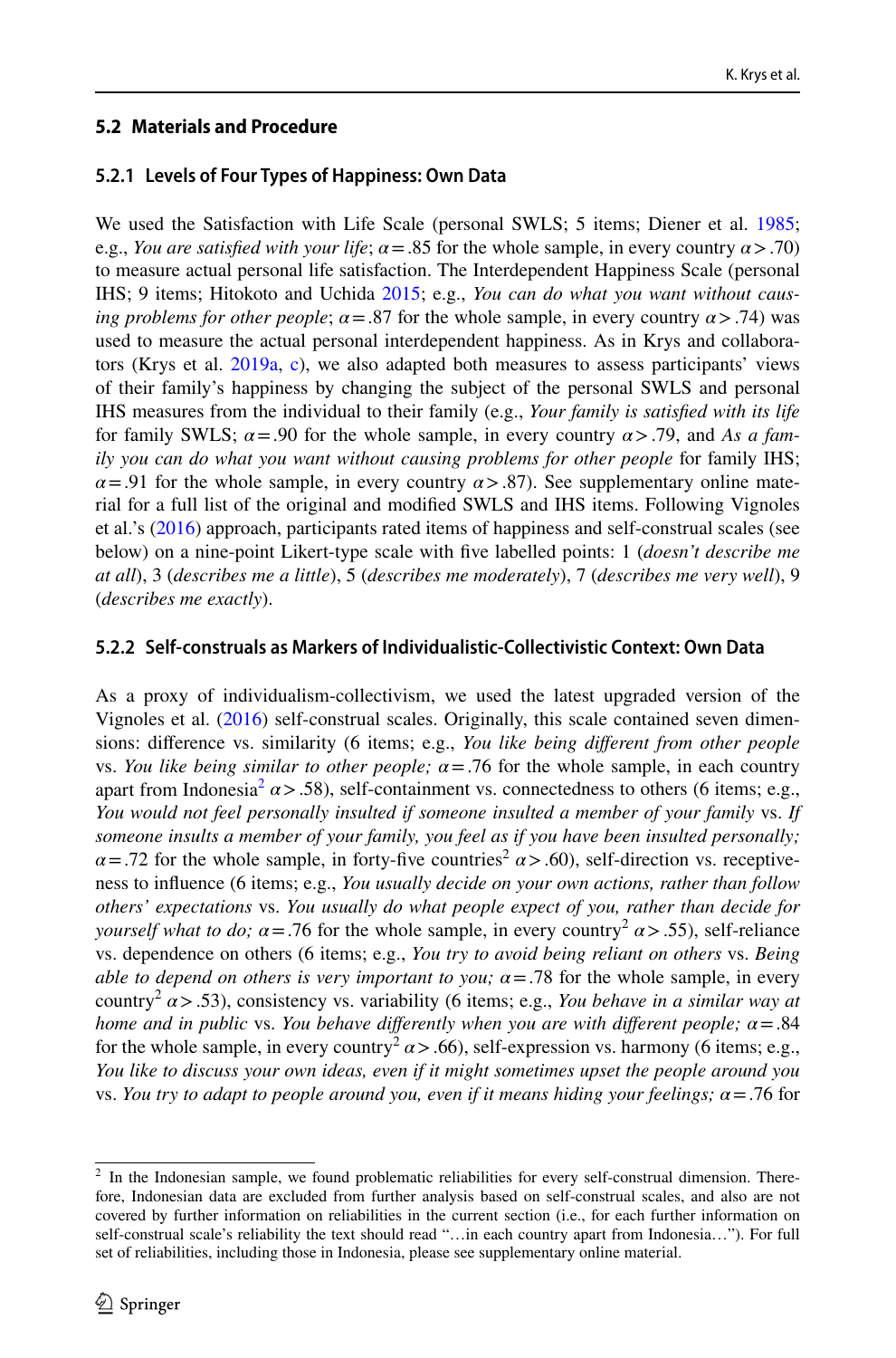the whole sample, in every country<sup>2</sup>  $\alpha$  > .55), and self-interest vs. commitment to others (6 items; e.g., *You protect your own interests, even if it might sometimes disrupt your family relationships* vs. *You usually give priority to others, before yourself;*  $\alpha = .69$  for the whole sample, in every country<sup>2</sup>  $\alpha$  > .49). The upgraded version of the Vignoles scale included one additional dimension obtained from the frst author of the scale (Vignoles, personal communication): de-contextualized vs. contextualized self (6 items; e.g., *Someone could understand who you are without needing to know which social groups you belong to* vs. *If someone wants to understand who you are, they would need to know which social groups you belong to;*  $\alpha = .74$  for the whole sample, in every country<sup>2</sup> apart from Saudi Arabia  $a$   $>$  .54). For full tables with reliabilities, please see supplementary material.

#### **5.2.3 Individualism‑Collectivism Meta‑Factor: External Data**

During data collection we learned that self-construals are not an ideal proxy of individualism-collectivism. Therefore in the analysis we also included an individualism-collectivism meta-factor extracted from individualism-collectivism measures ofered by Hofstede  $(2001)$  $(2001)$  and Minkov et al.  $(2017)$  $(2017)$ , and from autonomy-embeddedness measures that are refecting individualism-collectivism in the value taxonomy of cultures ofered by Schwartz ([2008\)](#page-16-7). We calculated an individualism-collectivism meta-factor by averaging standardized scores for each of these three datasets ( $\alpha$  > .86).

#### **5.3 Analytic Approach**

We used two complementary analytic approaches: country-level correlational analysis and multilevel modelling (MLM). These two approaches employ diferent dependent variables; country-level happiness for correlational analysis and individual-level happiness for MLM analysis. The purpose of this study is to study country-level associations between happiness and individualism; thus, we describe correlational analysis as the main analytic tool, and MLM as an additional analytic tool.

For the predicted variables, we analyzed the four types of happiness (i.e., personal SWLS, personal IHS, family SWLS, and family IHS). For predicting variables, we used eight dimensions of self-construals, and additionally, the individualism-collectivism metafactor. When comparing country-level correlation coefficients, we employed the test of the diference between two dependent correlations with one variable in common (Steiger [1980\)](#page-16-8).

In two-level analyses, self-construals served as individual-level predictors (this way we studied the infuence of individual mindset on happiness), and country-level aggregates of self-construals served as country-level predictors (this way we studied the infuence of cultural context on happiness). Furthermore, we controlled for cross-level interactions between individual mindset and cultural context, and for gender, age and social capital of participants (i.e., education of their parents) at the individual-level of analyses, and for GDP per capita at the country-level of analyses.

We employed in our analyses eight diferent dimensions of self-construal as predicting variables, and four diferent types of happiness as predicted variables. Thus, in total, we carried out thirty-two, diferent two-level analyses; each model with cross-level interactions and with random intercepts and slopes. For the more detailed description of our approach to two-level analyses (e.g., regarding centering decisions), please see the supplementary material.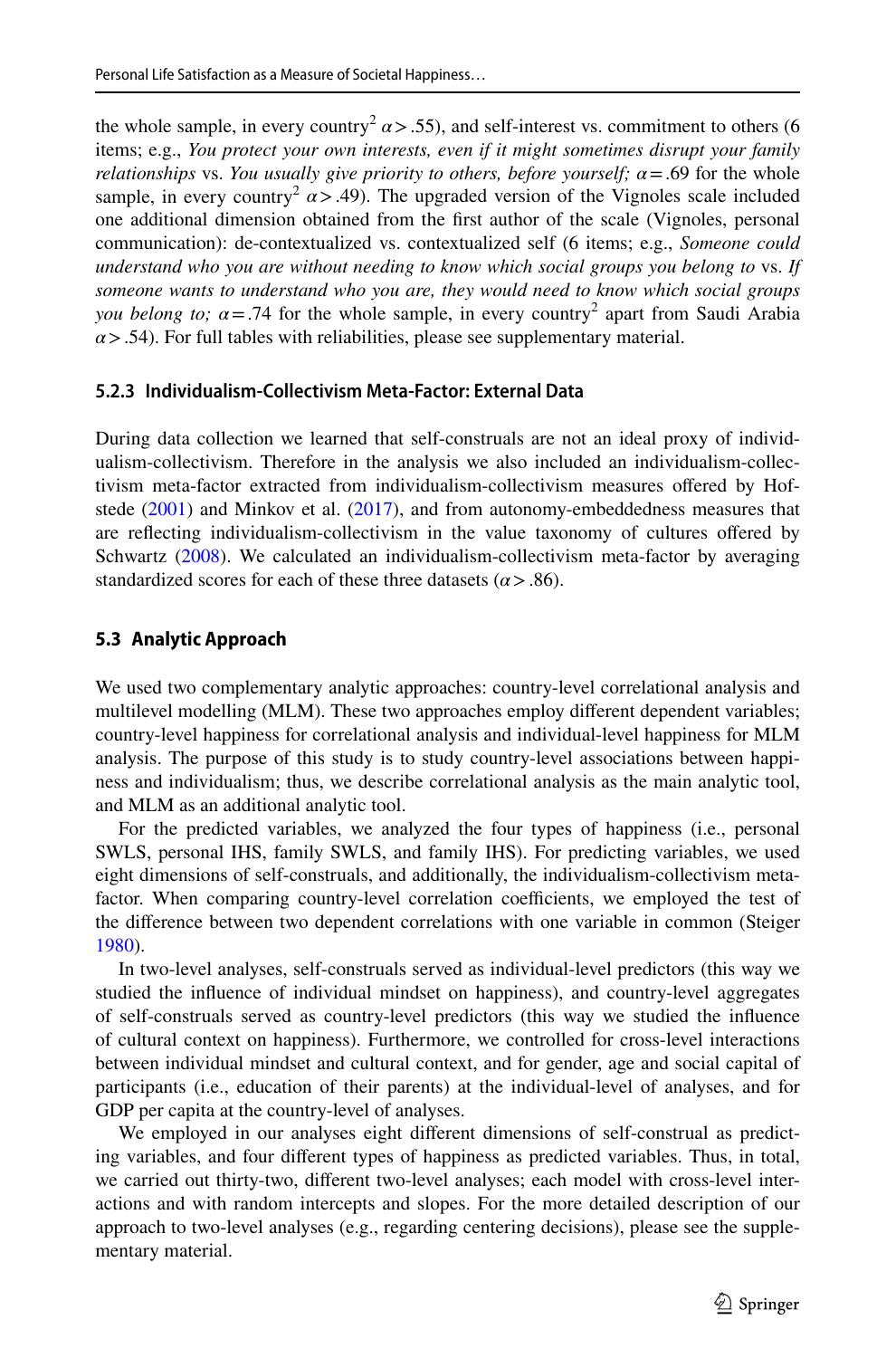# **6 Results**

## **6.1 Correlational Analyses**

#### **6.1.1 Four Types of Happiness and Self‑Construals**

We present a summary of the country-level correlational results in Table [1.](#page-9-0) In line with previous studies on the relationship between individualism and societal happiness, personal SWLS was positively correlated with four facets of individualistic self-construals: self-expression, decontextualized self, self-direction and consistency (all *p*s<.003). Importantly, as predicted the association between societal happiness and these four individualistic contexts was attenuated when more collectivism-themed types of happiness were analyzed. For each of the four dimensions, the correlations with individualistic context were statistically higher for personal SWLS (the most individualism-themed measure of happiness) than for family IHS (the most collectivism-themed measures of happiness), *z*s>2.09, *p*s<.037. In fact, family IHS did not signifcantly correlate with three of the four analyzed individualistic contexts, and in the case of decontextualized self the correlation was on the level of statistical trend only  $(p=.054)$ .

In the case of the four other individualistic contexts of self-construals—self-reliance, diference, self-containment, and self-interest—their correlations with personal SWLS were not signifcant, nor were they signifcantly correlated with the other types of happi-ness.<sup>[3](#page-8-0)</sup> When we compared the strength of these correlations, we found the pattern where personal SWLS was closer to individualistic context than family IHS (see subscripts in Table [1](#page-9-0)).

#### **6.1.2 Four Types of Happiness and the Individualism‑Collectivism Meta‑Factor**

As in numerous previous studies, we found a signifcant correlation between the individualism-collectivism meta-factor and country-level happiness measured as averaged personal SWLS,  $r(46) = .32$ ,  $p = .026$ . However, correlations of the individualism-collectivism metafactor with societal happiness measured as aggregates of other types of happiness did not reach statistical significance:  $r(46) = .24$ ,  $p = .11$  for personal IHS,  $r(46) = .10$ ,  $p = .49$  for family SWLS, and  $r(46) = .06$ ,  $p = .69$  for family IHS. Figure [2](#page-10-0) presents a visual illustration of our findings. The direct comparison between correlation coefficients revealed significant differences for the personal SWLS and family IHS comparison  $(z=2.24, p=.025)$ , for the personal IHS and family IHS comparison  $(z=1.97, p=.049)$ , and for the personal SWLS and family SWLS comparison (*z*=2.42, *p*=.016); other *z*s<1.36 and *p*s>.17.

#### **6.2 Two‑Level Analyses**

For the MLM analyses, we employed the eight diferent dimensions of self-construals as predictor variables and four types of happiness as dependent variables (see supplementary online material, for the results of all thirty-two models). These analyses were generally

<span id="page-8-0"></span><sup>&</sup>lt;sup>3</sup> Apart from statistical tendency  $(p=.054)$  in the correlation between family SWLS and commitment, which was the only close to significant positive association between collectivistic context and societal happiness.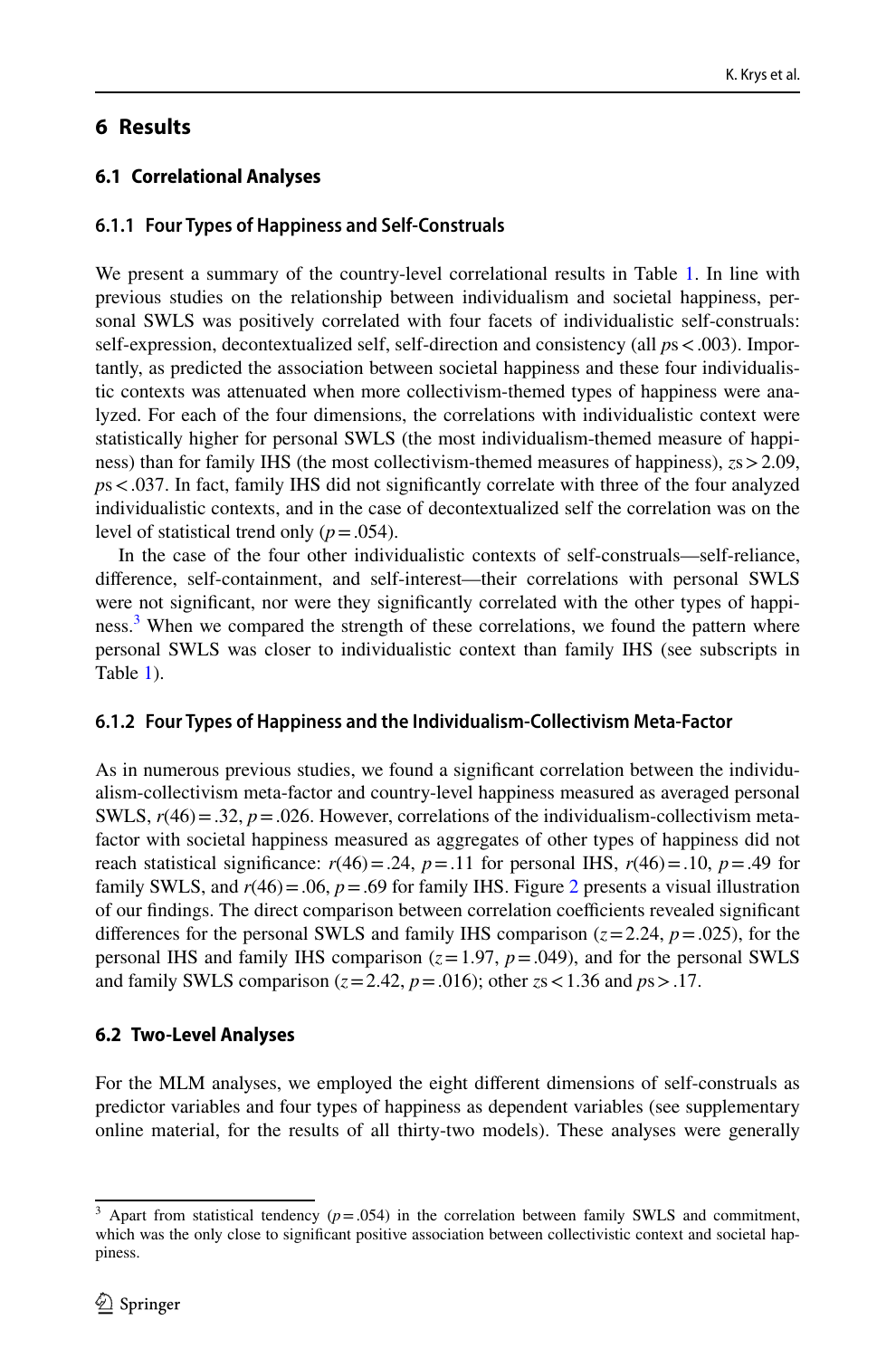<span id="page-9-0"></span>

|                       | between four types of happiness and cultural contexts constituted by eight types of selfhoods<br>Table 1 Country-level associations l                                                                                                                                                                                                                                                                           |                          |          |             |              |           |                 |                 |                |                      |                               |                          |
|-----------------------|-----------------------------------------------------------------------------------------------------------------------------------------------------------------------------------------------------------------------------------------------------------------------------------------------------------------------------------------------------------------------------------------------------------------|--------------------------|----------|-------------|--------------|-----------|-----------------|-----------------|----------------|----------------------|-------------------------------|--------------------------|
|                       |                                                                                                                                                                                                                                                                                                                                                                                                                 | $\odot$                  | $\odot$  | $\bigoplus$ | <u>ර</u>     | ତି        | $\in$           | $\circledast$   | $\circledcirc$ | $\frac{1}{2}$        | $\left(\frac{1}{2}\right)$    | (12)                     |
| measures<br>Happiness |                                                                                                                                                                                                                                                                                                                                                                                                                 |                          |          |             |              |           |                 |                 |                |                      |                               |                          |
| Ξ                     | personal SWLS                                                                                                                                                                                                                                                                                                                                                                                                   | $88***$                  | $81***$  | $.67***$    | $.49***a$    | $50***4$  | $.42***a$       | $.43***a$       | $.18^{a}$      | .09 <sup>a</sup>     | $\mathfrak{A}^{\mathfrak{a}}$ | $-16^{a}$                |
| $\widehat{\circ}$     | personal IHS <sup>#</sup>                                                                                                                                                                                                                                                                                                                                                                                       | $\overline{\phantom{a}}$ | $.78***$ | $.82***$    | $.27+b$      | $45***ab$ | $.30^{*a}$      | $31*^{ab}$      | $17^a$         | .01 <sup>a</sup>     | $-0.09$ also                  | $-14^{a}$                |
| ⊙                     | family SWLS <sup>#</sup>                                                                                                                                                                                                                                                                                                                                                                                        |                          | Ï        | $.86**$     | $-90$ .      | $.27+bc$  | $600$           | 20 <sup>b</sup> | $-13^{6}$      | 03 <sup>a</sup>      | $-0.07$ <sup>ab</sup>         | $-.26^{+a}$              |
| ⊕                     | family IHS                                                                                                                                                                                                                                                                                                                                                                                                      |                          |          |             | $64^{\circ}$ | $28^{+c}$ | 05 <sup>b</sup> | $6^{\circ}$     | $-0.4^{\circ}$ | $-0.01$ <sup>a</sup> | $-22^c$                       | $-.16^{a}$               |
| Cultural              |                                                                                                                                                                                                                                                                                                                                                                                                                 |                          |          |             |              |           |                 |                 |                |                      |                               |                          |
| context               |                                                                                                                                                                                                                                                                                                                                                                                                                 |                          |          |             |              |           |                 |                 |                |                      |                               |                          |
| <u>ତ</u>              | Self-expression (vs. harmony)                                                                                                                                                                                                                                                                                                                                                                                   |                          |          |             | I            | $51***$   | $80***$         | $52***$         | $45***$        | $32*$                | $\overline{6}$                | $\overline{c}$           |
| $\circledcirc$        | Decontextualized self (vs. contextualized)                                                                                                                                                                                                                                                                                                                                                                      |                          |          |             |              | I         | 54***           | $.53***$        | $.33*$         | $29*$                | $-0.02$                       | $\frac{6}{1}$            |
| E                     | Self-direction (vs. reception to influence)                                                                                                                                                                                                                                                                                                                                                                     |                          |          |             |              |           | Ï               | $.53***$        | 55***          | $47***$              | $\overline{16}$               | $.33*$                   |
| $\circledast$         | Consistency(vs. variability)                                                                                                                                                                                                                                                                                                                                                                                    |                          |          |             |              |           |                 | Ï               | 23             | $41**$               | $\infty$                      | $\overline{c}$           |
| ම                     | Self-reliance (vs. dependence on others)                                                                                                                                                                                                                                                                                                                                                                        |                          |          |             |              |           |                 |                 | I              | $.37***$             | $-34*$                        | $\overline{4}$           |
| $\widehat{\Xi}$       | difference (vs. similarity)                                                                                                                                                                                                                                                                                                                                                                                     |                          |          |             |              |           |                 |                 |                |                      | $-13$                         | $.35*$                   |
| Ë)                    | Self-containment (vs. connectedness)                                                                                                                                                                                                                                                                                                                                                                            |                          |          |             |              |           |                 |                 |                |                      | Ï                             | $.33*$                   |
| (12)                  | Self-interest (vs. commitment)                                                                                                                                                                                                                                                                                                                                                                                  |                          |          |             |              |           |                 |                 |                |                      |                               | $\overline{\phantom{a}}$ |
|                       | $N = 50$ countries; subscripts that differ within columns indicate that the association of a given self-construal with one type of happiness is significantly different from its<br>association with another type of happiness (p < 05). Calculations were based on the test of the difference between two dependent correlations with one variable in common<br>(Steiger 1980). All ps are two-tailed          |                          |          |             |              |           |                 |                 |                |                      |                               |                          |
|                       | *Whereas personal SWLS is the most individualism-themed measure of happiness and family IHS is the most collectivism-themed measure of happiness out of the four types<br>SWLS and personal IHS can be regarded as sharing qualities of both contexts. Therefore, the arrangement of these two intermediate types<br>be reversed<br>of well-being we examined, family !<br>of well-being is arbitrary and could |                          |          |             |              |           |                 |                 |                |                      |                               |                          |
|                       | $\overline{0}$<br>$p < 10.$ * $p < 0.05.$ ** $p < 0.1.$ *** $p < 0.1$                                                                                                                                                                                                                                                                                                                                           |                          |          |             |              |           |                 |                 |                |                      |                               |                          |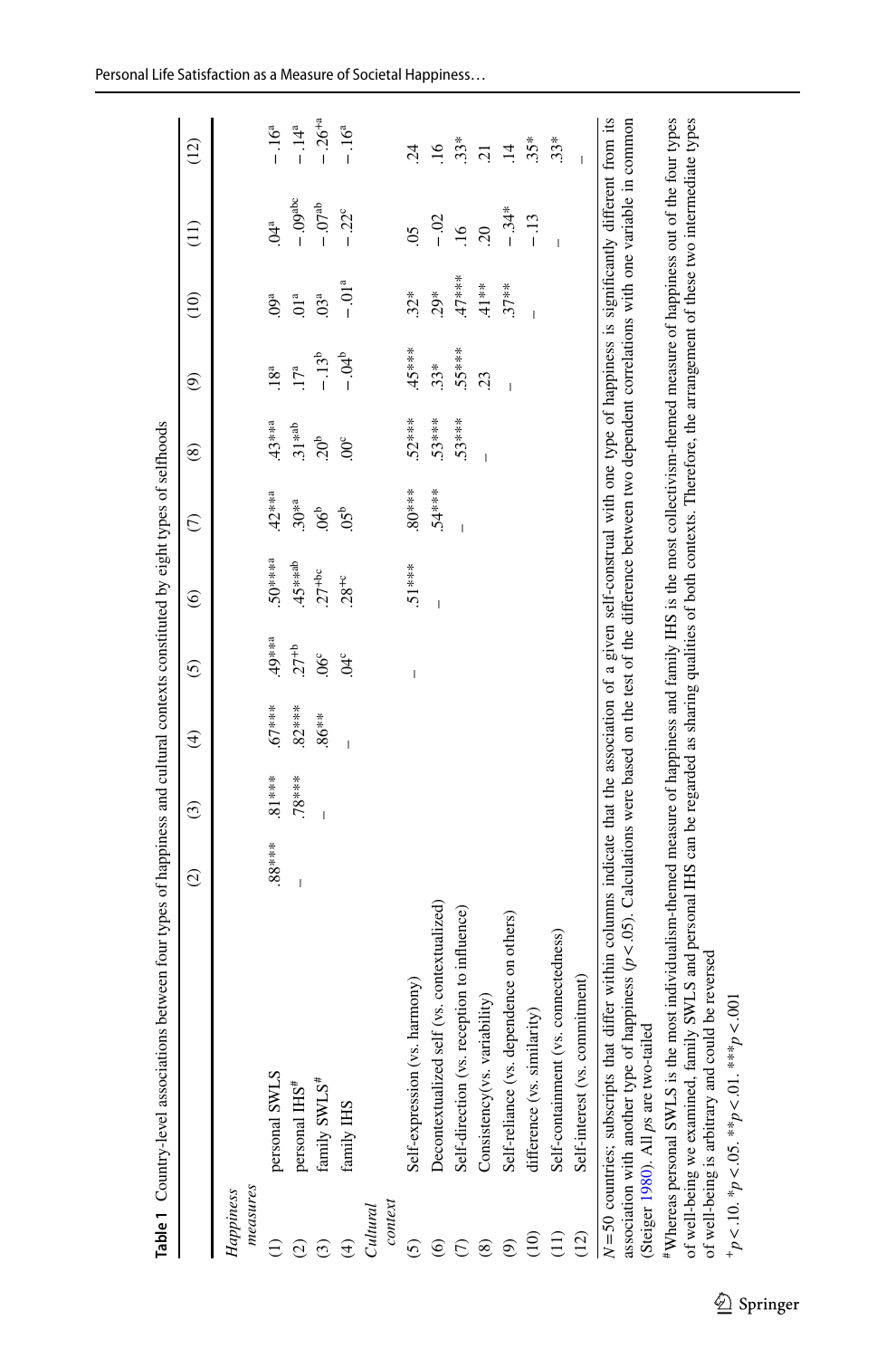

<span id="page-10-0"></span>Fig. 2 Correlation coefficients for individualism meta-factor and four types of happiness. *Note*. Whereas personal life satisfaction is the most individualism-themed measure of happiness and family interdependent happiness is the most collectivism-themed measure of happiness out of the four types of happiness we examined, family life satisfaction and personal interdependent happiness can be regarded as sharing qualities of both cultural contexts. Therefore, the arrangement of these two intermediate types of happiness is arbitrary and could be reversed.  $*p < .05$ ; *n.s.*(not significant) means  $p > .10$ 

consistent with the results of our main correlational analyses: culture-level aggregates of the four types of individualistic self-construals (i.e., self-expression, decontextualized self, self-direction and consistency) predicted personal life satisfaction (.005<*p*s<.040), and not a single culture-level aggregate of individualistic self-construals signifcantly predicted family interdependent happiness ( $ps$  > .39).

# **7 Discussion**

In this study, we sought to test whether four types of societal happiness can be predicted by societal individualism. We did so by collecting data across ffty diferent countries on four types of happiness—personal life satisfaction, personal interdependent happiness, family life satisfaction, and family interdependent happiness (for their taxonomy, see Fig. [1](#page-4-0))—and then correlating them with two types of individualism measures: one based on dimensions of self-construals, and the other on external scores from Hofstede ([2001\)](#page-15-0), Minkov et al. ([2017\)](#page-15-17) and Schwartz ([2008\)](#page-16-7) that we aggregated into an individualism-collectivism metafactor. Across both approaches, we replicated previous fndings showing that societal happiness measured as country-level aggregate of personal life satisfaction was correlated with individualism. Importantly, both approaches also revealed that the country-level aggregates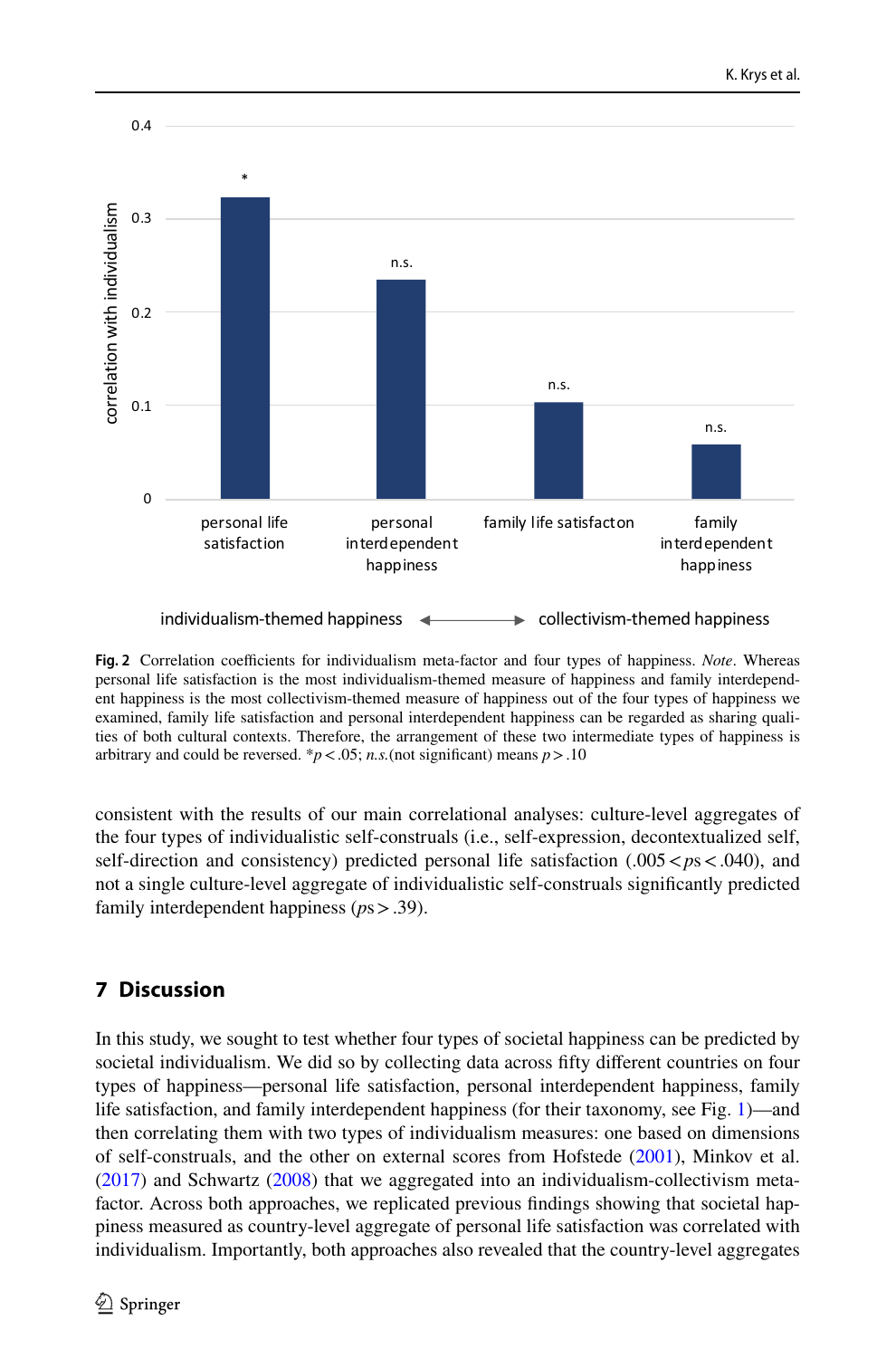of the most collectivism-themed type of happiness (i.e., family interdependent happiness) was not signifcantly correlated with individualism.

This finding lends support to Krys et al.  $(2019c)$  $(2019c)$  reasoning that previous studies have found associations between individualism and societal happiness because they relied on an individualism-themed measure of happiness. In particular, personal life satisfaction focuses on the individual person as the subject of the measure and it is based on the concept of happiness that originated in so-called WEIRD societies (i.e., life satisfaction). In contrast, interdependent happiness is a concept of happiness that originated from studies in Confucian cultural contexts and is theorized to be pursued by collectivists everywhere. Given that the "basic unit of survival" in collectivistic cultures is a group (and not an individual; Hui and Triandis [1986](#page-15-12)), the pursuit of family happiness may be a relatively more important ideal than the pursuit of personal happiness (Krys et al. [2019a](#page-15-6)). Taken together, our fndings show that the association between individualism and societal happiness, even if causal (Krys et al. [2019b](#page-15-1); Oyserman et al. [2002\)](#page-15-5), may be limited to an individualism-themed concept of happiness.

Interestingly, similar to Krys et al. ([2019c](#page-15-2)), we did not fnd a signifcant positive correlation between collectivism and the most collectivism-themed measure of societal happiness (i.e., country-level aggregate of family interdependent happiness). In searching for the explanation to this fnding, we propose to turn to cross-cultural variability in the valuation of happiness. The ideal level of happiness does not have to be the same across cultures—in some cultures, people may wish to maximize their happiness, whereas in others people may be content with moderate levels of happiness. Although cross-cultural studies on ideal levels of happiness are rare (cf. Hornsey et al. [2018\)](#page-15-16), Diener signaled that people in individualistic cultures tend to grant happiness greater importance than do respondents in col-lectivistic cultures (Diener [2000;](#page-14-6) see p. 34). If so, in collectivistic cultures the collectivismthemed type of happiness may be pursued relatively more than the individualism-themed type of happiness, and at the same time happiness in general (in all its types) may be pursued less in collectivistic cultures than in individualistic cultures. These two cultural tendencies may result in the reported lack of positive correlation between collectivism-themed happiness and collectivism. Cross-cultural studies on the valuation of happiness are needed to test this proposed explanation. Furthermore, cross-cultural studies on the valuation of various types of well-being (i.e., not only happiness) are needed to better understand what serves as the "ultimate" type of well-being for collectivistic cultures.

Finally, it may be interesting (and novel in comparison to the Krys et al. [2019c](#page-15-2) study) that only four dimensions of self-construal were associated with individualism-themed types of societal happiness: self-expression, decontextualized self, self-direction, and consistency. Four other self-construal dimensions—self-interest, self-containment, self-reliance, and diference—turned out to not be correlated with individualism-themed societal happiness. To guide future research on this topic, we propose two possible post hoc explanations. First, further studies may test whether these four dimensions of self-construals are (un)reliable proxies of individualism-collectivism. Vignoles with collaborators already signaled that two of the four dimensions we indicated as not being associated with societal happiness were not related to individualism (self-reliance and self-interest; see Table 9 in Vignoles et al. [2016](#page-16-5)). This inconsistency might reinvigorate the discussion on what is individualism, and its consequences for societal well-being. Second, it may turn out that these four contexts of individualism-collectivism are not, in fact, associated with individualisticthemed societal happiness. The latter explanation would signal that not all facets of individualism are related to societal happiness and thus would bring a novel perspective on the association between individualism and societal happiness.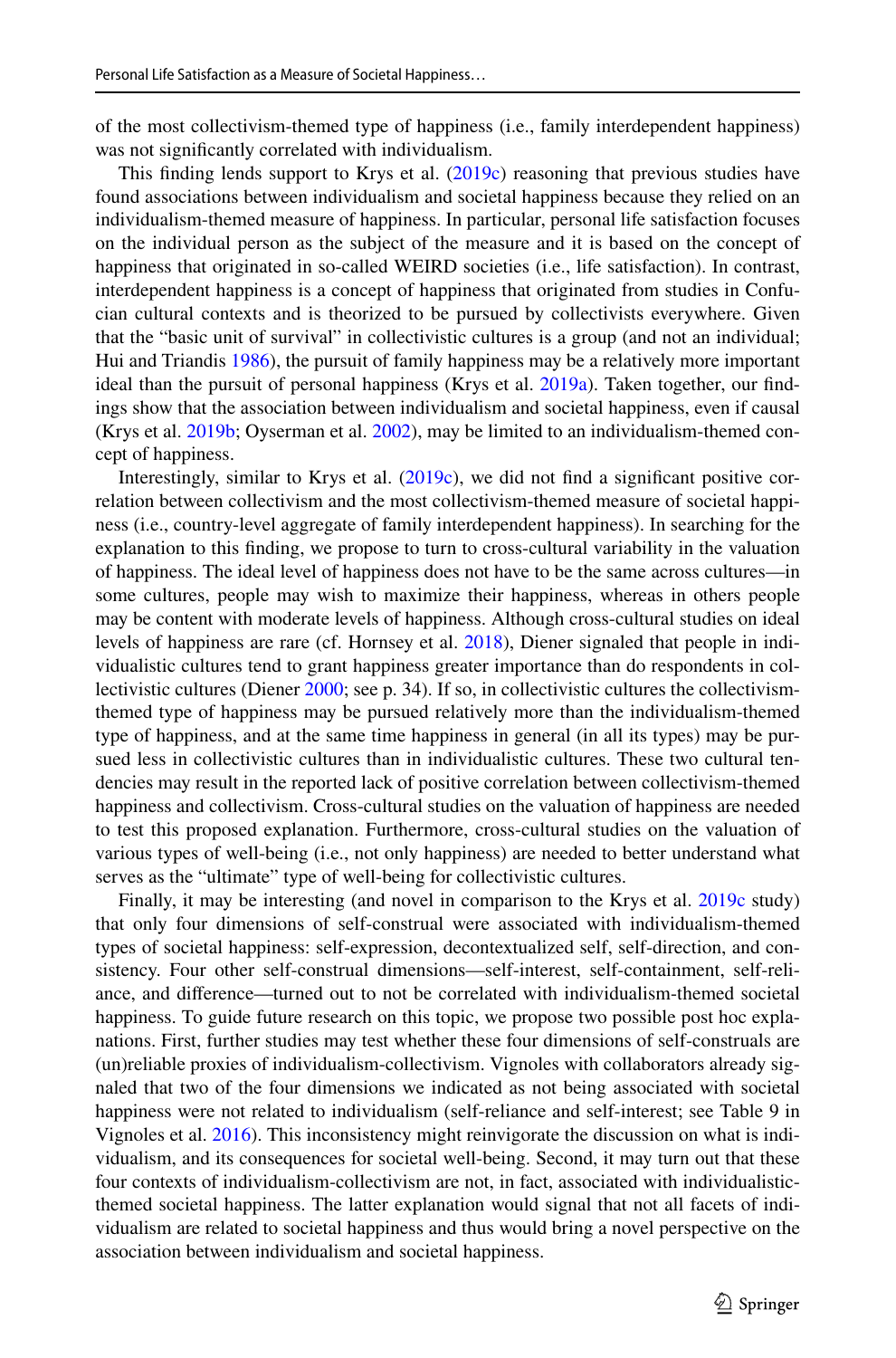#### **8 Implications for Well‑Being Studies**

Recent research on happiness has documented a variety of lay understandings of this concept across cultures (Delle Fave et al. [2016](#page-14-2); Uchida and Kitayama [2009\)](#page-16-1). The vast majority of this research is based on measures primarily designed to assess personal life satisfaction (e.g., Letki et al. [2019](#page-15-18)). Personal life satisfaction, although recognized across many cultures, may not be the sole motive and ultimate aim of human behavior—there may be other types of happiness that people may be driven to pursue more (as well as other types of well-being than happiness). For example, Krys et al. ([2019a](#page-15-6)) showed that people value family happiness over personal happiness. Similarly, Hitokoto and Uchida ([2015\)](#page-15-8) theorized that in Confucian Asia people pursue interdependent happiness more than life satisfaction. All of this supports the conclusion that the inclusion of other measures of happiness will help advance toward a more culturally objective understanding of human happiness. Even if all concepts of happiness are overlapping and reinforce each other (which seems reasonable because they all may share a common core), it does not necessarily mean that they all share the same qualities. Here, we document that at the country-level of analysis individualism-themed and collectivism-themed types of happiness are diferently correlated with individualism. Thus, more studies on antecedents and correlates of *various* types happiness are needed.

With our fndings, we also provoke questions on the cross-cultural valuation of happiness and other types of well-being. Whereas it seems plausible that the vast majority of people across all cultures prefer being happy over being unhappy, the ideal level of happiness, from the cross-cultural perspective, remains unclear (Hornsey et al. [2018;](#page-15-16) Diener [2000;](#page-14-6) Krys et al. [2019a](#page-15-6)). In some cultures, people may wish to maximize their happiness, whereas in others moderate levels of happiness can be regarded as "good enough". By documenting the cultural nature of various types of happiness, we also provoke the question on whether well-being is tantamount to happiness (cf. Delle Fave et al. [2016](#page-14-2)). From the perspective of cross-cultural psychology, it seems plausible that people across cultures may idealize various types of well-being (e.g., happiness, meaning, spirituality, harmony) to various extents. Empirical cross-cultural research on ideal levels of various types of wellbeing seems to be a promising avenue for well-being studies.

#### **9 Implications for Policy Makers**

Several recent discussions have opened up people's minds to alternatives to GDP *per capita* as the primary measure of societal development (Stiglitz et al. [2009](#page-16-9)). The idea of measuring National Accounts of Well-being (NAWB; Diener et al. [2015](#page-14-7)) seems to be one of the leading options, and as of 2019 became adopted by several governments and large international organizations like the Organization for Economic Co-operation and Development (Durand [2018](#page-14-8)). The NAWB idea is an important step forward in terms of identifying posteconomic pathways for societal development. For now, however, most NAWB frameworks are based on measuring societal happiness as aggregates of personal life satisfaction.<sup>[4](#page-12-0)</sup> GDP

<span id="page-12-0"></span><sup>4</sup> Durand [\(2018](#page-14-8)), in her report titled "Countries' Experiences with Well-being and Happiness Metrics", analyses national well-being measurement initiatives and indicators employed in twelve countries (see Table 2.1 in Durand [2018](#page-14-8)). Eight of nine countries that are reported as employing *subjective* well-being in their national well-being frameworks rely on personal life satisfaction (these are Austria, Belgium, Ecuador, Finland, Germany, Italy, Israel, Slovenia). The ninth country—Japan—asked its citizens to simply rate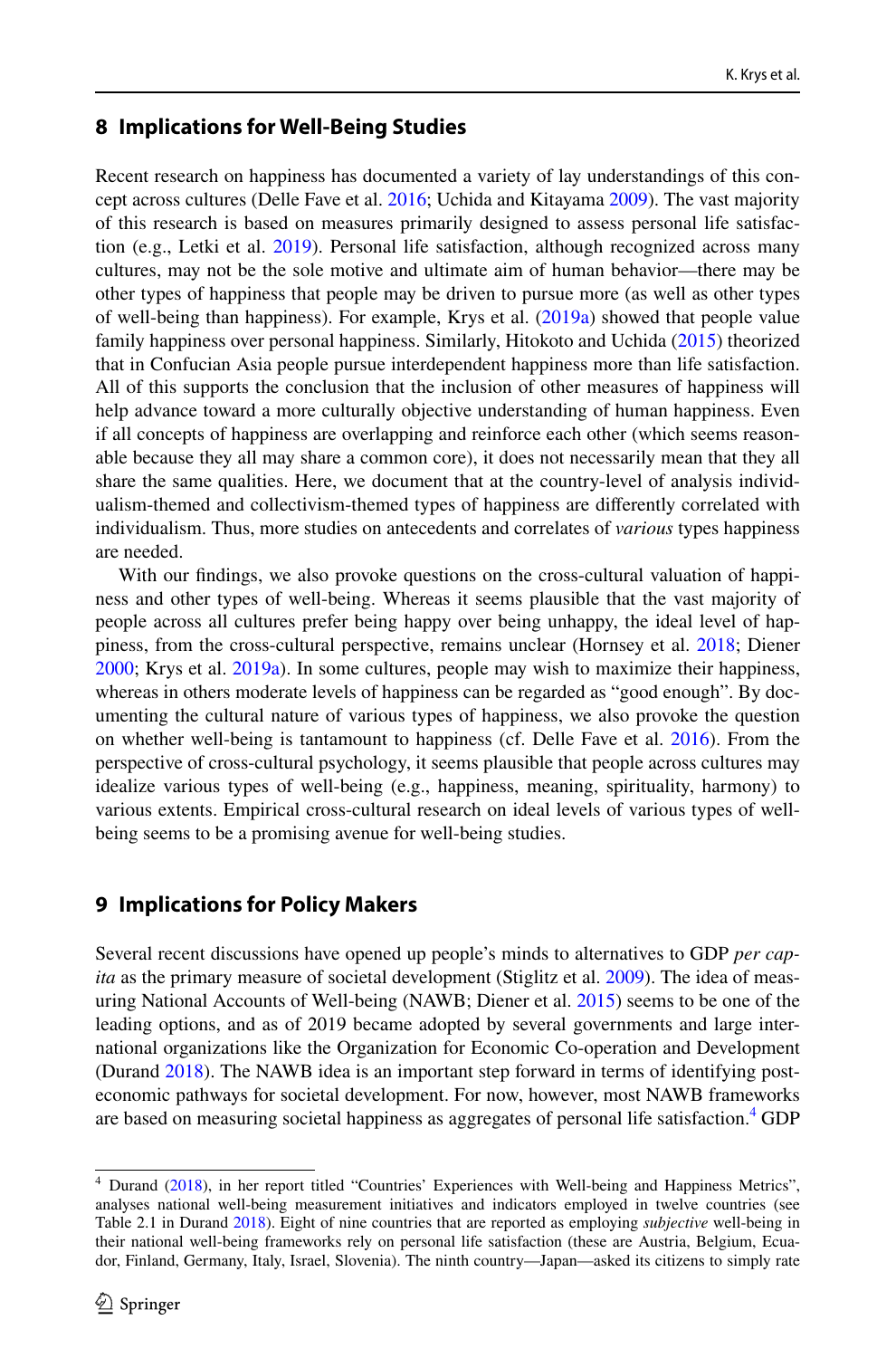*per capita* is correlated with individualism. In line with this argument, a recent study on societal-level well-being indicators suggests that (personal) life satisfaction is an indicator of socio-economic progress because it mainly focuses on external conditions of life such as education, economic quality and business environment (Joshanloo et al. [2019](#page-15-19)). Thus, by employing an individualism-themed measure of subjective well-being to provide the alternative to GDP *per capita*, we may not be able to avoid the GDP-centrism inherent in societal development measures. Frameworks for NAWB may need to utilize other well-being measures as well (e.g., happiness of families, sense of meaning in life, sense of harmony, sense of spirituality). This enlargement would allow well-being to be measured in a way that is less culture-bound, and ofers a more culturally sensitive (or culturally objective) framework of the NAWB (Krys et al. [2020\)](#page-15-20).

# **10 Limitations**

Before conclusions are drawn, it is important to acknowledge several limitations of this study. First, the current study mainly relied on student samples—future studies should confrm the robustness of our fndings among older participants. Second, our sampling of cultures, even if broad, was biased towards individualistic cultures—we acknowledge this limitation (but also signal that this is a problem in almost all large cross-cultural studies). Next, one of the measures of individualism-collectivism we employed (i.e., country-level aggregates of self-construals) needs to be treated with caution—recent studies show that it may be not a good proxy of individualism-collectivism. In addition, not all dimensions of self-construals turned out to be positively correlated with societal happiness measured by personal life satisfaction—this result indicates the need for further studies. Next, in several countries the reliabilities for the self-construal measures fell below conventional cutof levels. As of 2020, Vignoles' self-construal scales show the best psychometric qualities among available self-construal scales, but if better scales appear in the future, further studies may need to replicate our fndings with these improved scales. Finally, we studied concepts of happiness originating from so-called WEIRD societies (i.e., life satisfaction) and from Confucian societies (i.e., interdependent happiness); research on indigenous concepts of happiness (and their association with individualism) for other cultural regions are needed.

# **11 Concluding Remarks**

In the current study we document that the positive association of societal happiness—conceptualized as country-level aggregates of personal life satisfaction—with individualism should not be generalized to collectivism-themed types of happiness. The preliminary evidence supporting this claim was proposed by Krys et al. [\(2019c](#page-15-2)) who studied twelve countries. We provide further support in the current study with data collected across ffty countries, and with alternative proxies of cultural individualism. We anticipate that our fndings

Footnote 4 (continued)

<sup>&</sup>quot;happiness". Interestingly, the only country that reached beyond hedonic and emotional aspects of subjective well-being is Ecuador—a template collectivistic country—in which national well-being also covers spirituality and eudaimonia.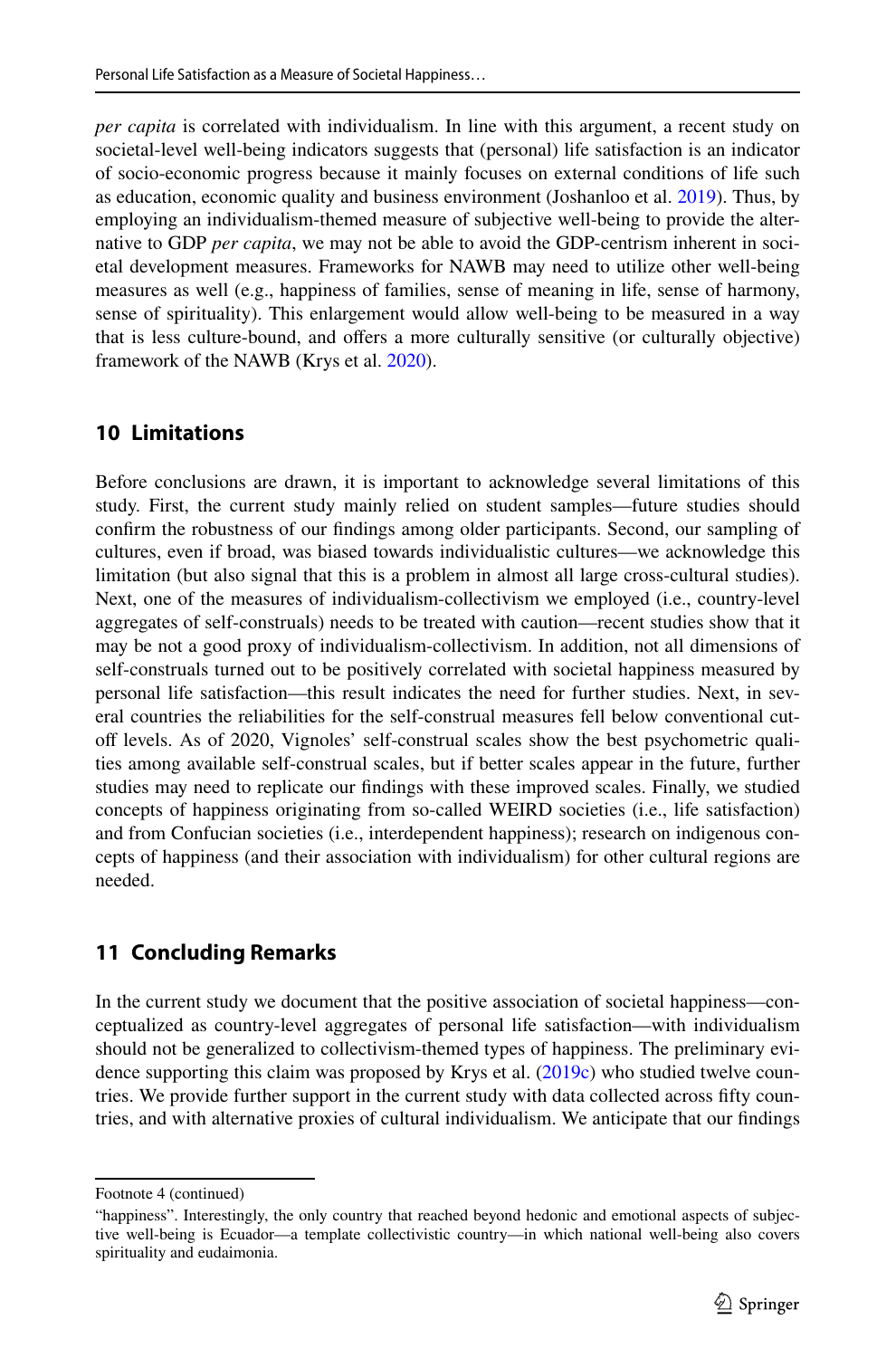will stimulate research into various types of happiness—in particular those that might help characterize happiness conceptualizations from regions currently under-represented in cross-cultural studies—Africa, Eastern Europe, Latin America, Middle East, and South Asia. With our study, we also call for more cultural sensitivity (or cultural objectivity) in designing national accounts of well-being—people around the world deserve policies that are informed by, and help them pursue, well-being in their local cultural context (Krys et al. [2020\)](#page-15-20). Ultimately, there are many ways of conceptualizing and living a happy and good life, and they each deserve being acknowledged by psychological science.

**Funding** This work was supported by the Polish National Science Centre under Grant 2016/23/D/ HS6/02946; the Japan Society for the Promotion of Science under Grants P17806 and 17F17806; the Hungarian OTKA under Grant K-111 789; the Brazilian National Council for Research—CNPq under Grant PQ301298/2018-1; the Czech Science Foundation under grant 20-08583S; the Shota Rustaveli National Science Foundation of Georgia under grant number YS 17–43; the National Natural Science Foundation of China under grant 71873133; and the Department of educational studies, University of Roma Tre under biannual Grant DSF 2017-2018.

#### **Compliance with Ethical Standards**

**Confict of interest** The author declares that they have no confict of interest.

**Open Access** This article is licensed under a Creative Commons Attribution 4.0 International License, which permits use, sharing, adaptation, distribution and reproduction in any medium or format, as long as you give appropriate credit to the original author(s) and the source, provide a link to the Creative Commons licence, and indicate if changes were made. The images or other third party material in this article are included in the article's Creative Commons licence, unless indicated otherwise in a credit line to the material. If material is not included in the article's Creative Commons licence and your intended use is not permitted by statutory regulation or exceeds the permitted use, you will need to obtain permission directly from the copyright holder. To view a copy of this licence, visit [http://creativecommons.org/licenses/by/4.0/.](http://creativecommons.org/licenses/by/4.0/)

#### **References**

- <span id="page-14-5"></span>Church, T., Alvarez, J. M., Katigbak, M. S., Mastor, K. A., Cabrera, H. F., Tanaka-Matsumi, J., et al. (2012). Self-concept consistency and short-term stability in eight cultures. *Journal of Research in Personality, 46,* 556–570. [https://doi.org/10.1016/j.jrp.2012.06.003.](https://doi.org/10.1016/j.jrp.2012.06.003)
- <span id="page-14-2"></span>Delle Fave, A., Brdar, I., Wissing, M., Araujo, U., Castro Solano, A., Freire, T., et al. (2016). Lay defnitions of happiness across nations: The primacy of inner harmony and relational connectedness. *Frontiers in Psychology, 7,* 1–23.<https://doi.org/10.3389/fpsyg.2016.00030>.
- <span id="page-14-6"></span>Diener, E. (2000). Subjective well-being: The science of happiness and a proposal for a national index. *American Psychologist, 55*, 34–43. <https://doi.org/10.1037/0003-066X.55.1.34>.
- <span id="page-14-0"></span>Diener, E., Diener, M., & Diener, C. (1995). Factors predicting the subjective well-being of nations. *Journal of Personality and Social Psychology, 69,* 851–864. [https://doi.org/10.1037/0022-3514.69.5.851.](https://doi.org/10.1037/0022-3514.69.5.851)
- <span id="page-14-1"></span>Diener, E., Emmons, R., Larsen, R., & Griffin, S. (1985). The satisfaction with life scale. *Journal of Personality Assessment, 49,* 71–75. [https://doi.org/10.1207/s15327752jpa490113.](https://doi.org/10.1207/s15327752jpa490113)
- <span id="page-14-7"></span>Diener, E., Oishi, S., & Lucas, R. (2015). National accounts of well-being. *American Psychologist, 70,* 234– 242. [https://doi.org/10.1037/a0038899.](https://doi.org/10.1037/a0038899)
- <span id="page-14-8"></span>Durand, M. (2018). Countries' experiences with well-being and happiness metrics. *The global happiness council (2018)* (pp. 200–246). New York: Sustainable Development Solutions Network.
- <span id="page-14-4"></span>Efron, D. A., Markus, H., Jackman, L., Muramoto, Y., & Muluk, H. (2018). Hypocrisy and culture: Failing to practice what you preach receives harsher interpersonal reactions in independent (vs. interdependent) cultures. *Journal of Experimental Social Psychology, 76,* 371–384. [https://doi.org/10.1016/j.](https://doi.org/10.1016/j.jesp.2017.12.009) [jesp.2017.12.009.](https://doi.org/10.1016/j.jesp.2017.12.009)
- <span id="page-14-3"></span>Heinrich, J., Heine, S., & Norenzayan, A. (2010). The weirdest people in the world? *Behavioral and Brain Sciences, 33,* 61–83. [https://doi.org/10.1017/s0140525x0999152x.](https://doi.org/10.1017/s0140525x0999152x)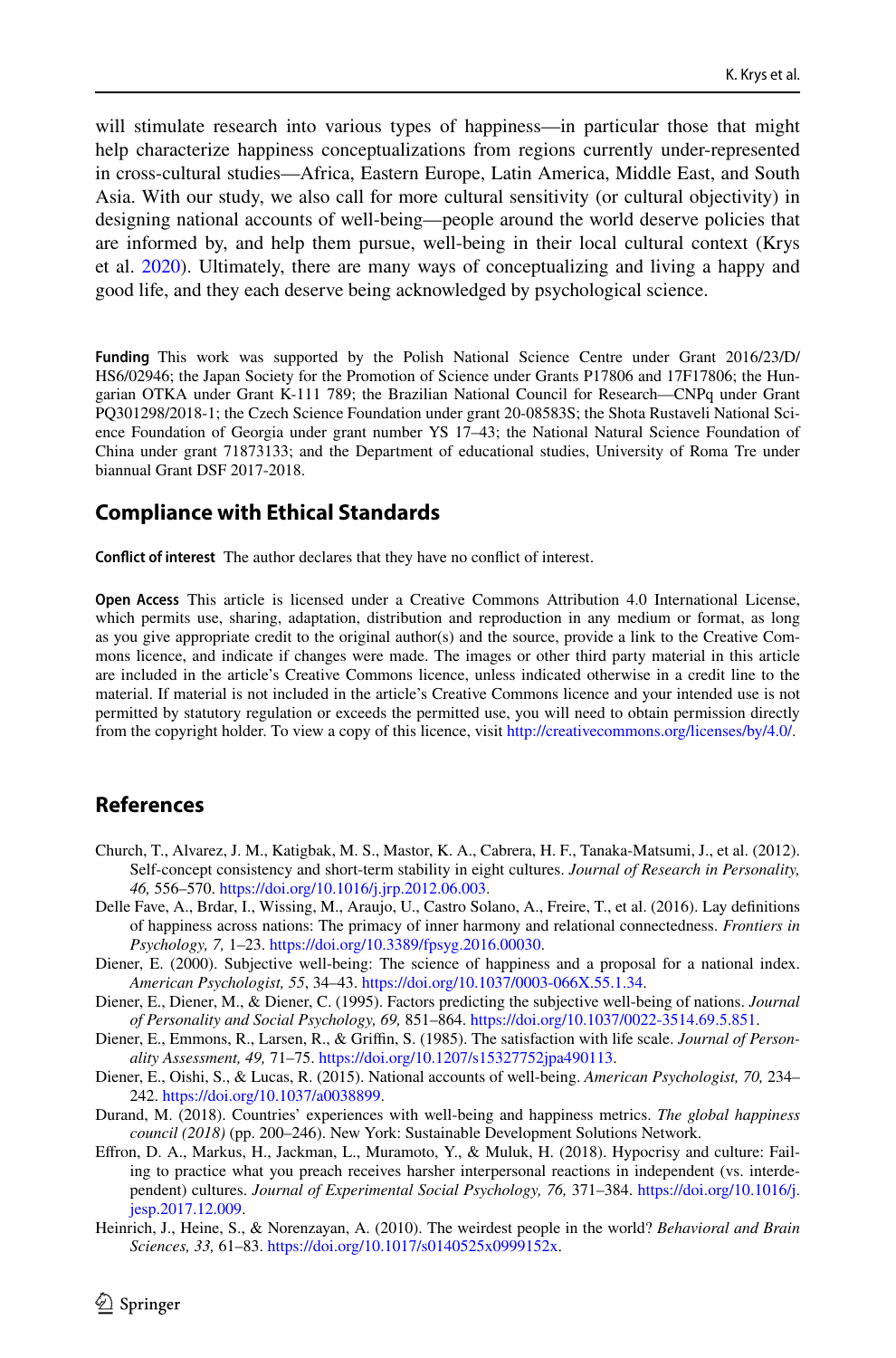- <span id="page-15-8"></span>Hitokoto, H., & Uchida, Y. (2015). Interdependent happiness: Theoretical importance and measurement validity. *Journal of Happiness Studies, 16,* 211–239. <https://doi.org/10.1007/s10902-014-9505-8>.
- <span id="page-15-0"></span>Hofstede, G. (2001). *Culture's consequences: Comparing values, behaviors, institutions, and organizations across nations*. Thousand Oaks, CA: Sage.
- <span id="page-15-16"></span>Hornsey, M., Bain, P., Harris, E., Lebedeva, N., Kashima, E., Guan, Y., et al. (2018). How much is enough in a perfect world? Cultural variation in ideal levels of happiness, pleasure, freedom, health, self-esteem, longevity, and intelligence. *Psychological Science, 29,* 1393–1404. [https://doi.org/10.1177/09567](https://doi.org/10.1177/0956797618768058) [97618768058.](https://doi.org/10.1177/0956797618768058)
- <span id="page-15-12"></span>Hui, C. H., & Triandis, H. C. (1986). Individualism-collectivism: A study of cross-cultural researchers. *Journal of Cross-Cultural Psychology, 17,* 225–248. <https://doi.org/10.1177/0022002186017002006>.
- <span id="page-15-4"></span>Jasielska, D., Stolarski, M., & Bilewicz, M. (2018). Biased, therefore unhappy: Disentangling the collectivism-happiness relationship globally. *Journal of Cross-Cultural Psychology, 49,* 1227–1246. [https://doi.](https://doi.org/10.1177/0022022118784204) [org/10.1177/0022022118784204.](https://doi.org/10.1177/0022022118784204)
- <span id="page-15-19"></span>Joshanloo, M., Jovanović, V., & Taylor, T. (2019). A multidimensional understanding of prosperity and well-being at country level: Data-driven explorations. *PLoS ONE, 14,* e0223221. [https://doi.](https://doi.org/10.1371/journal.pone.0223221) [org/10.1371/journal.pone.0223221.](https://doi.org/10.1371/journal.pone.0223221)
- <span id="page-15-6"></span>Krys, K., Capaldi, C. A., Zelenski, J. M., Park, J., Nader, M., Kocimska-Zych, A., et al. (2019a). Family well-being is valued more than personal well-being: A four-country study. *Current Psychology*. <https://doi.org/10.1007/s12144-019-00249-2>.
- <span id="page-15-1"></span>Krys, K., Uchida, Y., Oishi, S., & Diener, E. (2019b). Open society fosters satisfaction: Explanation to why individualism associates with country level measures of satisfaction. *The Journal of Positive Psychology, 14,* 768–778. [https://doi.org/10.1080/17439760.2018.1557243.](https://doi.org/10.1080/17439760.2018.1557243)
- <span id="page-15-2"></span>Krys, K., Zelenski, J. M., Capaldi, C. A., Park, J., van Tilburg, W., van Osch, Y., et al. (2019c). Putting the "we" in well-being: Using a collectivism-themed measure of well-being attenuates wellbeing's association with individualism. *Asian Journal of Social Psychology, 22,* 256–267. [https://](https://doi.org/10.1111/ajsp.12364) [doi.org/10.1111/ajsp.12364.](https://doi.org/10.1111/ajsp.12364)
- <span id="page-15-20"></span>Krys, K., Capaldi, C. A., Lun, V. M.-Ch., Vauclair, Ch.-M., Bond, M. H., Domínguez-Espinosa, A., & Uchida, Y. (2020). Psychologizing indexes of societal progress: Accounting for cultural diversity in preferred developmental pathways. *Culture & Psychology, 26*, 303–319. [https://doi.org/10.1177/13540](https://doi.org/10.1177/1354067X19868146) [67X19868146.](https://doi.org/10.1177/1354067X19868146)
- <span id="page-15-3"></span>Kuppens, P., Realo, A., & Diener, E. (2008). The role of positive and negative emotions in life satisfaction judgment across nations. *Journal of Personality and Social Psychology, 95,* 66–75. [https://doi.](https://doi.org/10.1037/0022-3514.95.1.66) [org/10.1037/0022-3514.95.1.66.](https://doi.org/10.1037/0022-3514.95.1.66)
- <span id="page-15-7"></span>Kwan, V., Bond, M., & Singelis, T. (1997). Pancultural explanations for life satisfaction: Adding relationship harmony to self-esteem. *Journal of Personality and Social Psychology, 73,* 1038–1051. [https://doi.org/10.1037/0022-3514.73.5.1038.](https://doi.org/10.1037/0022-3514.73.5.1038)
- <span id="page-15-18"></span>Letki, N., Toruńczyk-Ruiz, S., & Kukołowicz, P. (2019). The efects of neighbourhood disorder on life satisfaction of ethnic majority and minority group members: Evidence from 12 Central-Eastern European countries. *Social Psychological Bulletin, 14,* 1–24.
- <span id="page-15-10"></span>Lu, L., & Gilmour, R. (2006). Individual-oriented and socially oriented cultural conceptions of subjective well-being: Conceptual analysis and scale development. *Asian Journal of Social Psychology, 9,* 36–49. <https://doi.org/10.1111/j.1367-2223.2006.00183.x>.
- <span id="page-15-14"></span>Markus, H. R., & Kitayama, S. (1991). Culture and the self: Implications for cognition, emotion, and motivation. *Psychological Review, 98,* 224–253.<https://doi.org/10.1037/0033-295x.98.2.224>.
- <span id="page-15-9"></span>Mathews, G., & Izquierdo, C. (Eds.). (2008). *Pursuits of happiness: Well-being in anthropological perspective*. New York, NY: Berghahn.
- <span id="page-15-17"></span>Minkov, M., Dutt, P., Schachner, M., Morales, O., Sanchez, C., Jandosova, J., et al. (2017). "A revision of Hofstede's individualism-collectivism dimension. *Cross Cultural & Strategic Management, 24,* 386–404. <https://doi.org/10.1108/ccsm-11-2016-0197>.
- <span id="page-15-15"></span>Nisbett, R. E., & Cohen, D. (1996). *Culture of honor: The psychology of violence in the South*. Colorado: Westview Press Inc.
- <span id="page-15-11"></span>Oishi, S. (2010). The psychology of residential mobility: Implications for the self, social relationships, and well-being. *Perspectives on Psychological Science, 5,* 5–21. [https://doi.org/10.1177/17456](https://doi.org/10.1177/1745691609356781) [91609356781](https://doi.org/10.1177/1745691609356781).
- <span id="page-15-5"></span>Oyserman, D., Coon, H., & Kemmelmeier, M. (2002). Rethinking individualism and collectivism: Evaluation of theoretical assumptions and meta-analyses. *Psychological Bulletin, 128,* 3–72. [https://doi.](https://doi.org/10.1037//0033-2909.128.1.3) [org/10.1037//0033-2909.128.1.3](https://doi.org/10.1037//0033-2909.128.1.3).
- <span id="page-15-13"></span>Sampson, E. E. (1981). Cognitive psychology as ideology. *American Psychologist, 36,* 730–743.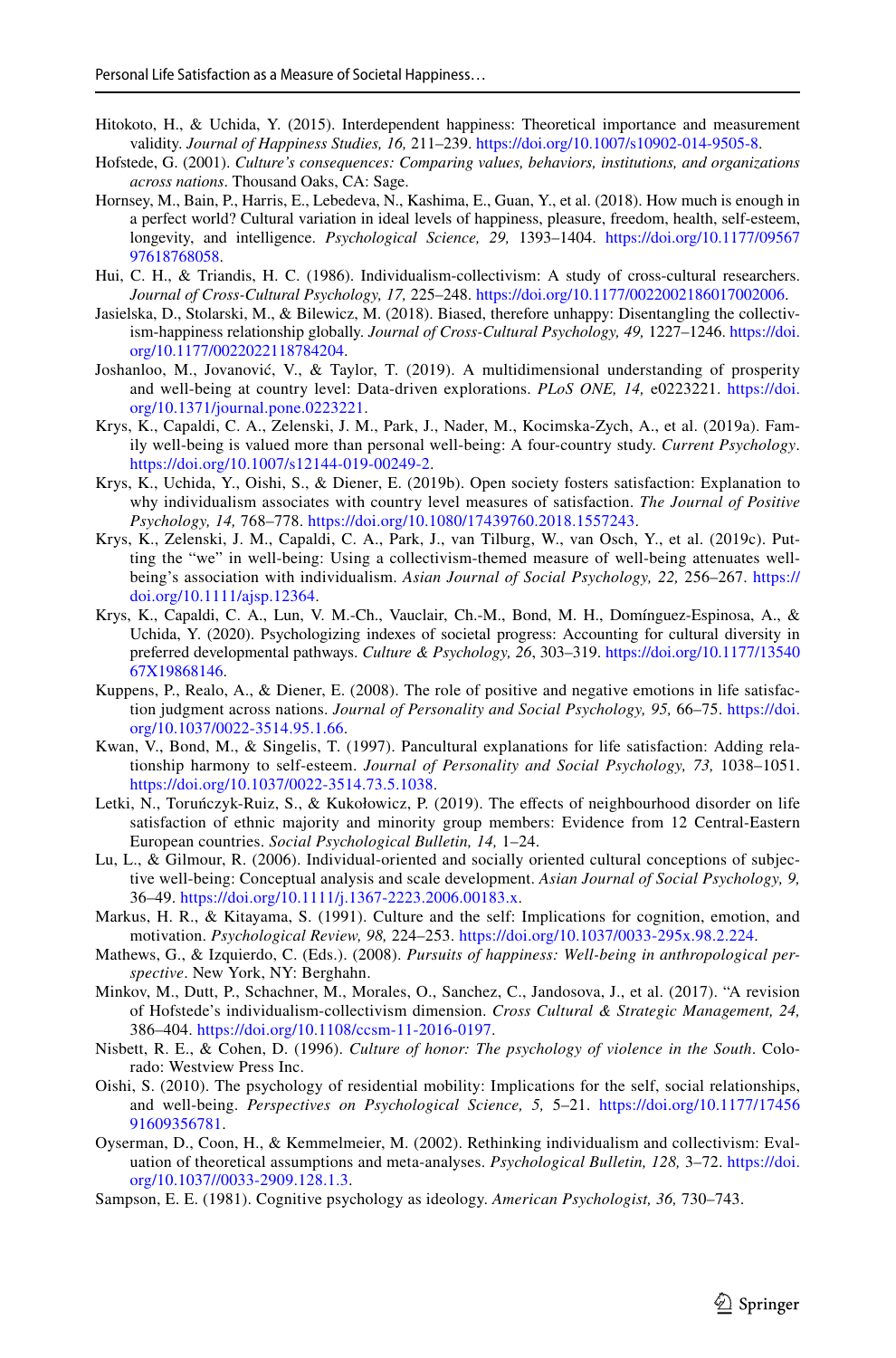- <span id="page-16-7"></span>Schwartz, S. (2008). *The 7 Schwartz cultural value orientation scores for 80 countries*. Retrieved from: [https://www.researchgate.net/publication/304715744\\_The\\_7\\_Schwartz\\_cultural\\_value\\_orientatio](https://www.researchgate.net/publication/304715744_The_7_Schwartz_cultural_value_orientation_scores_for_80_countries) n scores for 80 countries. [https://doi.org/10.13140/rg.2.1.3313.3040.](https://doi.org/10.13140/rg.2.1.3313.3040)
- <span id="page-16-4"></span>Singelis, T. (1994). The measurement of independent and interdependent self-construals. *Personality and Social Psychology Bulletin, 20,* 580–591. [https://doi.org/10.1177/0146167294205014.](https://doi.org/10.1177/0146167294205014)
- <span id="page-16-0"></span>Steel, P., Taras, V., Uggerslev, K., & Bosco, F. (2018). The happy culture: A theoretical, meta-analytic, and empirical review of the relationship between culture and wealth and subjective well-being. *Personality and Social Psychology Review, 22,* 128–169.<https://doi.org/10.1177/1088868317721372>.
- <span id="page-16-8"></span>Steiger, J. (1980). Tests for comparing elements of a correlation matrix. *Psychological Bulletin, 87,* 245– 251.<https://doi.org/10.1037/0033-2909.87.2.245>.
- <span id="page-16-9"></span>Stiglitz, J., Sen, A. K., & Fitoussi, J. P. (2009). *The measurement of economic performance and social progress revisited: Refections and overview*. OFCE. [https://hal-sciencespo.archives-ouvertes.fr/](https://hal-sciencespo.archives-ouvertes.fr/hal-01069384) [hal-01069384.](https://hal-sciencespo.archives-ouvertes.fr/hal-01069384) Retrieved November 26, 2019.
- <span id="page-16-3"></span>Suh, E., Diener, E., Oishi, S., & Triandis, H. C. (1998). The shifting basis of life satisfaction judgments across cultures: Emotions versus norms. *Journal of Personality and Social Psychology, 74,* 482–493. [https://doi.org/10.1037/0022-3514.74.2.482.](https://doi.org/10.1037/0022-3514.74.2.482)
- <span id="page-16-6"></span>Thomson, R., Yuki, M., Talhelm, T., Schug, J., Kito, M., Ayanian, A. H., et al. (2018). Relational mobility predicts social behaviors in 39 countries and is tied to historical farming and threat. *Proceedings of the National Academy of Sciences, 115,* 7521–7526. [https://doi.org/10.1073/pnas.1713191115.](https://doi.org/10.1073/pnas.1713191115)
- <span id="page-16-1"></span>Uchida, Y., & Kitayama, S. (2009). Happiness and unhappiness in east and west: Themes and variations. *Emotion, 9,* 441–456. [https://doi.org/10.1037/a0015634.](https://doi.org/10.1037/a0015634)
- <span id="page-16-2"></span>Uchida, Y., & Ogihara, Y. (2012). Personal or interpersonal construal of happiness: A cultural psychological perspective. *International Journal of Wellbeing, 2,* 354–369. [https://doi.org/10.5502/ijw.v2.i4.5.](https://doi.org/10.5502/ijw.v2.i4.5)
- <span id="page-16-5"></span>Vignoles, V., Owe, E., Becker, M., Smith, P., Easterbrook, M., Brown, R., et al. (2016). Beyond the 'East-West' dichotomy: Global variation in cultural models of selfhood. *Journal of Experimental Psychology, 145,* 966–1000.<https://doi.org/10.1037/xge00001>.

**Publisher's Note** Springer Nature remains neutral with regard to jurisdictional claims in published maps and institutional affiliations.

## **Afliations**

KubaKrys<sup>1,2</sup> • Joonha Park<sup>3</sup> • Agata Kocimska-Zych<sup>4</sup> • Aleksandra Kosiarczyk<sup>4</sup> • Heyla A. Selim<sup>5</sup> · Agnieszka Wojtczuk-Turek<sup>6</sup> · Brian W. Haas<sup>7</sup> · Yukiko Uchida<sup>2</sup> · Claudio Torres<sup>8</sup> · Colin A. Capaldi<sup>9</sup> · Michael Harris Bond<sup>10</sup> · John M. Zelenski<sup>9</sup> · Vivian Miu-Chi Lun<sup>11</sup> · Fridanna Maricchiolo<sup>12</sup> · Christin-Melanie Vauclair<sup>13</sup> · Iva Poláčková Šolcová<sup>14</sup> · David Sirlopú<sup>15</sup> · Cai Xing<sup>16</sup> · Vivian L. Vignoles<sup>17</sup> · Wijnand A. P. van Tilburg<sup>18</sup> · Julien Teyssier<sup>19</sup> · Chien-Ru Sun<sup>20</sup> · Stanislava Stoyanova<sup>21</sup> · Ursula Serdarevich<sup>22</sup> · Beate Schwarz<sup>23</sup> · Ruta Sargautyte<sup>24</sup> · Espen Røysamb<sup>25</sup> · Vladyslav Romashov<sup>1</sup> · Muhammad Rizwan<sup>26</sup> · Zoran Pavlović<sup>27</sup> · Vassilis Pavlopoulos<sup>28</sup> · Yvette van Osch<sup>29</sup> · Ayu Okvitawanli<sup>30</sup> · Azar Nadi<sup>1</sup> · Martin Nader<sup>31</sup> · Mustaffa Nur Fariza<sup>32</sup> · Oriana Mosca<sup>33</sup> · Tamara Mohorić<sup>34</sup> · Pablo Eduardo Barrientos<sup>35</sup> · Arina Malyonova<sup>36</sup> · Xinhui Liu<sup>16</sup> · J. Hannah Lee<sup>37</sup> · **Anna Kwiatkowska1 · Nicole Kronberger38 · Lucie Klůzová Kračmárová39 ·**  Natalia Kascakova<sup>40,41</sup> · İdil Işık<sup>42</sup> · Eric R. Igou<sup>43</sup> · David O. Igbokwe<sup>44</sup> · **Diana Hanke‑Boer45 · Alin Gavreliuc46 · Ragna B. Garðarsdóttir47 · Márta Fülöp48,49 ·**  Vladimer Gamsakhurdia<sup>50</sup> · Carla Sofia Esteves<sup>13</sup> · Alejandra Domínguez-Espinosa<sup>51</sup> · Patrick Denoux<sup>18</sup> · Salome Charkviani<sup>52</sup> · Arno Baltin<sup>53</sup> · Arévalo D. M. Mira<sup>54</sup> · Lily Appoh<sup>55</sup> · Isabelle Albert<sup>56</sup> · Charity S. Akotia<sup>57</sup> · Mladen Adamovic<sup>58</sup>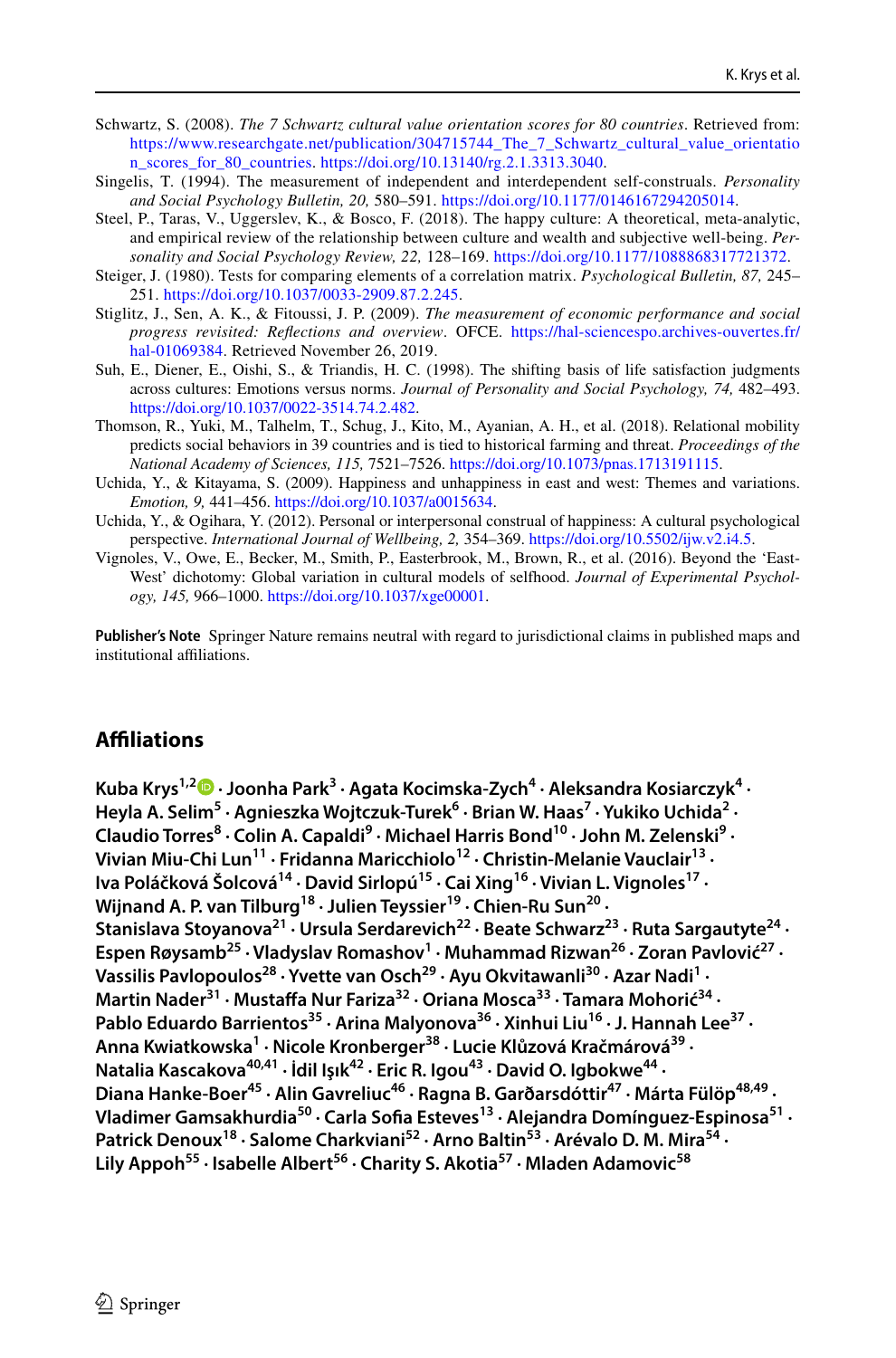- $\boxtimes$  Kuba Krys kuba@krys.pl
- <sup>1</sup> Institute of Psychology, Polish Academy of Sciences, Jaracza 1, Warsaw 00-378, Poland
- <sup>2</sup> Kokoro Research Center, Kyoto University, Kyoto, Japan
- <sup>3</sup> Graduate School of Management, NUCB Business School, Nagoya, Japan
- <sup>4</sup> Wroclaw Faculty of Psychology, SWPS University of Social Sciences and Humanities, Warsaw, Poland
- <sup>5</sup> King Saud University, Riyadh, Saudi Arabia
- <sup>6</sup> Warsaw School of Economics, Warsaw, Poland
- <sup>7</sup> Department of Psychology, University of Georgia, Athens, GA, USA
- <sup>8</sup> Institute of Psychology, University of Brasilia, Brasilia, Brazil
- <sup>9</sup> Department of Psychology, Carleton University, Ottawa, Canada
- <sup>10</sup> Department of Management and Marketing, Faculty of Business, Hong Kong Polytechnic University, Hung Hom, Hong Kong
- <sup>11</sup> Department of Applied Psychology, Lingnan University, Tuen Mun, Hong Kong
- <sup>12</sup> Department of Education, University of Roma Tre, Rome, Italy
- <sup>13</sup> Instituto Universitário de Lisboa (ISCTE-IUL), CIS-IUL, Lisbon, Portugal
- <sup>14</sup> Institute of Psychology, Czech Academy of Sciences, Prague, Czech Republic
- <sup>15</sup> Faculty of Psychology, Universidad del Desarrollo, Concepción, Chile
- <sup>16</sup> Department of Psychology, Renmin University of China, Beijing, China
- <sup>17</sup> School of Psychology, University of Sussex, Brighton, UK
- <sup>18</sup> University of Essex, Colchester, UK
- <sup>19</sup> Département Psychologie Clinique du Sujet, Université Toulouse II, Toulouse, France
- <sup>20</sup> Department of Psychology, National Chengchi University, Taipei, Taiwan, ROC
- <sup>21</sup> Department of Psychology, South-West University "Neofit Rilski", Blagoevgrad, Bulgaria
- <sup>22</sup> Universidad Nacional de La Matanza, San Justo, Buenos Aires, Argentina
- <sup>23</sup> Department of Applied Psychology, Zurich University of Applied Sciences, Zurich, Switzerland
- <sup>24</sup> Institute of Psychology, Faculty of Philosophy, Vilnius University, Vilnius, Lithuania
- <sup>25</sup> Department of Psychology, University of Oslo, Oslo, Norway
- <sup>26</sup> The Delve Pvt Ltd, Islamabad, Pakistan
- <sup>27</sup> Department of Psychology, Faculty of Philosophy, University of Belgrade, Belgrade, Serbia
- <sup>28</sup> Department of Psychology, National and Kapodistrian University of Athens, Athens. Greece
- <sup>29</sup> Department of Social Psychology, Tilburg School of Social and Behavioral Sciences, Tilburg University, Tilburg, The Netherlands
- <sup>30</sup> University Ngurah Rai, Denpasar, Bali, Indonesia
- <sup>31</sup> Department of Psychological Studies, Universidad ICESI, Cali, Colombia
- <sup>32</sup> Department of Business Administration, International Islamic University Malaysia, Kuala Lumpur, Malaysia
- <sup>33</sup> Department of Education, Psychology, Philosophy, University of Cagliari, Cagliari, Italy
- <sup>34</sup> Department of Psychology, Faculty of Humanities and Social Sciences, University of Rijeka, Rijeka, Croatia